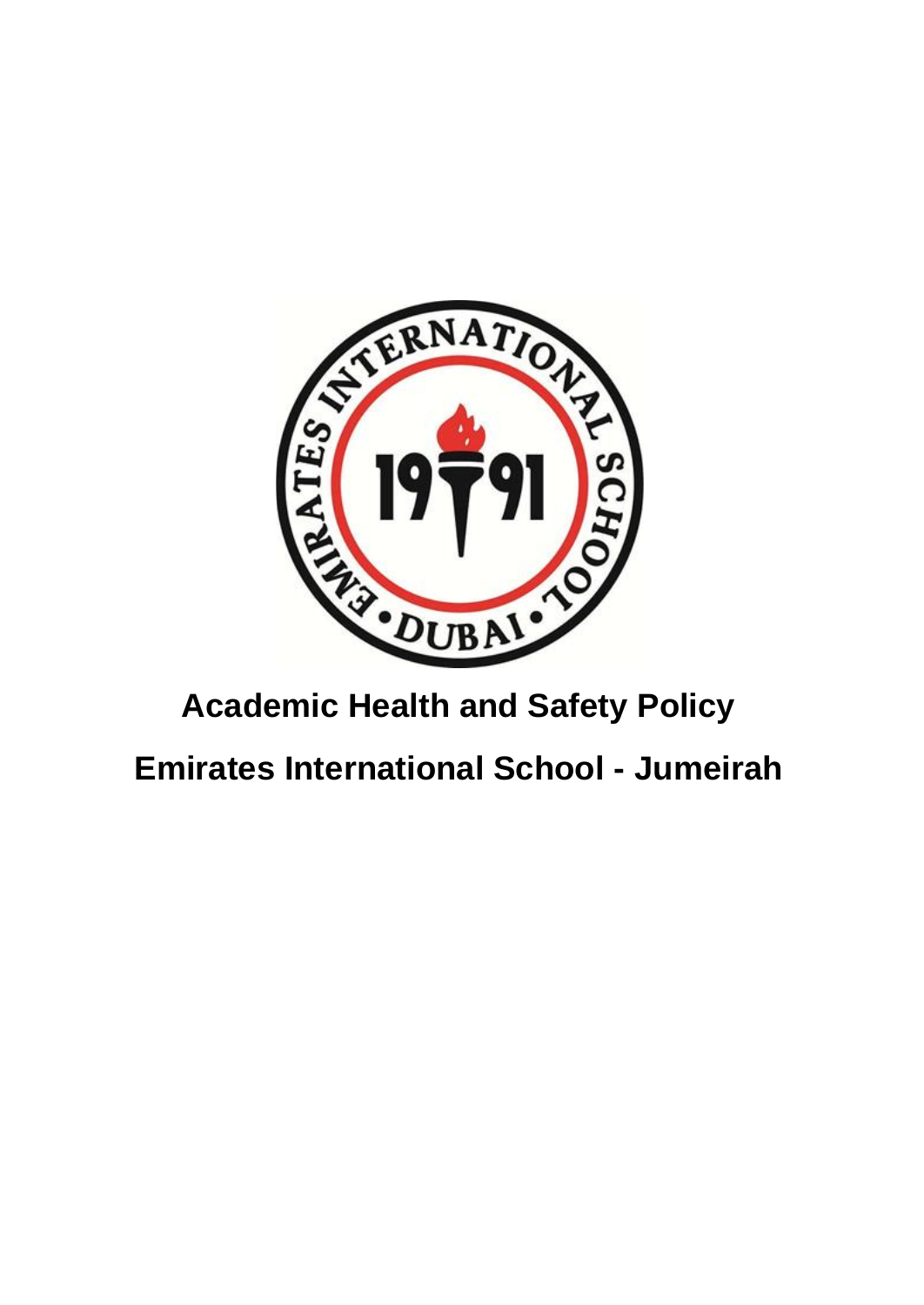### **HEALTH AND SAFETY POLICY**

### **PART 1. STATEMENT OF INTENT**

The Health and Safety Management Team of EIS-J will strive to achieve the highest standards of health, safety and welfare consistent with their responsibilities under UAE Law. This Statement sets out how these duties will be conducted and includes a description of the establishment's organisation and its arrangements for dealing with different areas of risk. Details of how these areas of risk will be addressed are given in the arrangements section.

This policy will be brought to the attention of all members of staff.

This policy statement and the accompanying organisation and arrangements will be reviewed on an annual basis.

| Miss J. B. Exley<br><b>Head of Primary School</b> | Mr. Rob Ellis<br><b>Secondary School Principal</b> |
|---------------------------------------------------|----------------------------------------------------|
|                                                   |                                                    |
|                                                   |                                                    |

| Mr Tyler Rumball<br><b>Primary Ass. Head Pastoral/Inclusion</b> | Mr Joe Williams<br><b>High School Ass. Head Pastoral</b> |
|-----------------------------------------------------------------|----------------------------------------------------------|
|                                                                 |                                                          |
|                                                                 |                                                          |

#### **PART 2. ORGANISATION**

### **Responsibilities of the Principal:**

The Principal is responsible for:

- Formulating a Health and Safety Statement detailing the responsibilities for ensuring health and safety within the establishment;
- Reviewing the establishments Health and Safety Policy and performance annually;
- Regularly reviewing health and safety arrangements and implementing new arrangements where necessary;
	- Providing appropriate resources within the establishment's budget for the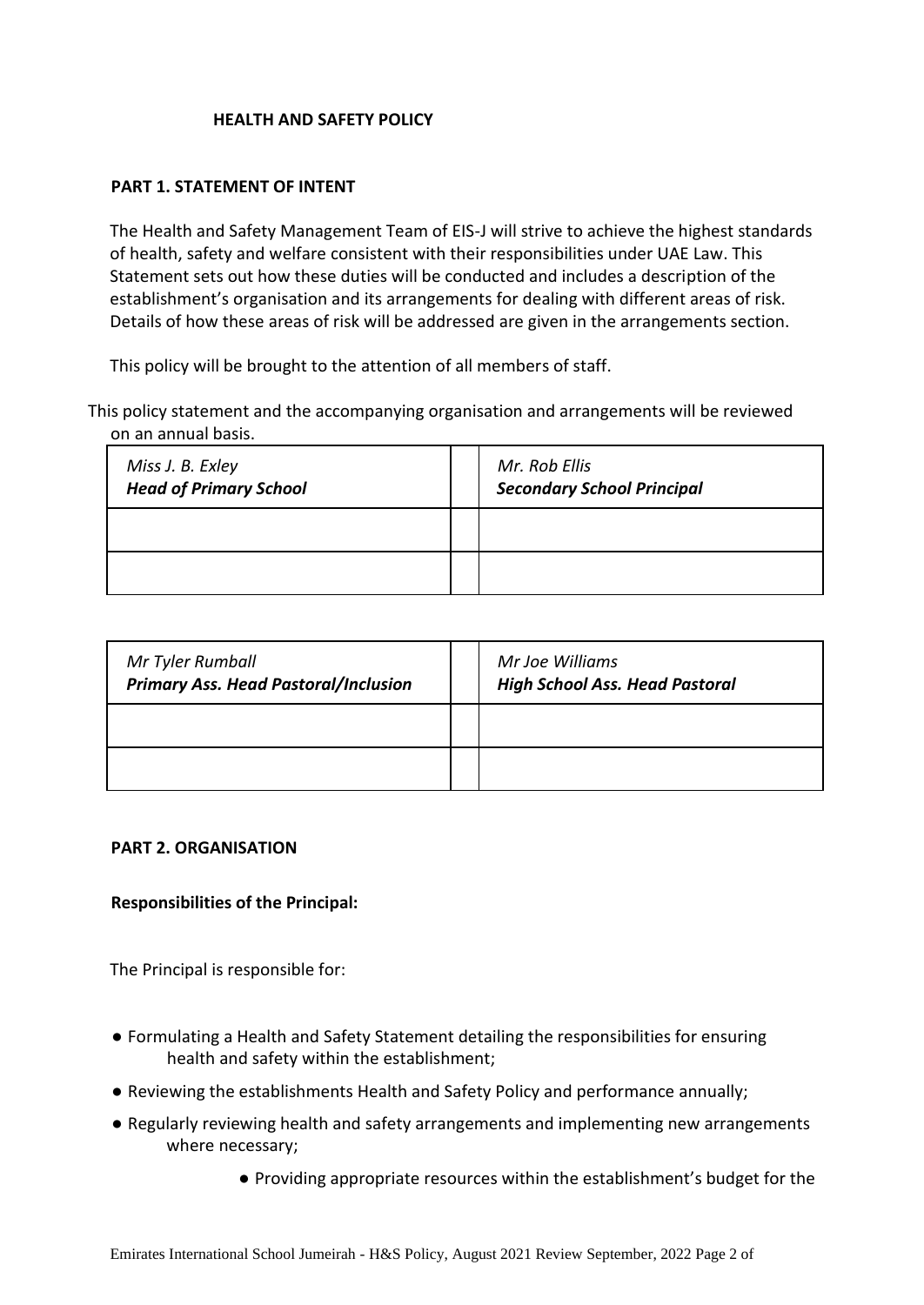implementation of the attached arrangements;

- Receiving from the Principals\* or other nominated member of staff reports on health and safety matters.
- Seeking specialist advice on health and safety which the establishment may not feel competent to deal with;
- Promoting a positive H&S culture and high standards of health and safety within the establishment.

Overall responsibility for the day to day management of health and safety in the school rests with the Principal.

As manager of the establishment and of all the activities carried on within it, the Principal will advise Governors of the areas of health and safety concern which may need to be addressed by the allocation of funds.

The Principal have responsibility for :

- Communicating the policy to all relevant parties;
- Ensuring there is an adequate system in place for undertaking risk assessments;
- The implementation and monitoring of the establishments health and safety arrangements which form part of this policy;
- Ensuring all staff are provided with adequate information, instruction and training on health and safety issues;
- Ensuring that the establishment has emergency procedures in place.
- Reporting to the Directors any hazards which cannot be rectified within the establishment's budget.
- Ensuring there is no misuse of premises, equipment etc.;
- Ensuring that the premises and equipment are maintained in a serviceable condition;
- The provision of appropriate health and safety information to governors;

The Principals may choose to delegate certain tasks to other members of staff. It is clearly understood by everyone concerned that the delegation of certain duties will not relieve the Principals from the overall day to day responsibilities for health and safety within the establishment.

**Responsibilities of other teaching staff / non-teaching staff holding posts of special responsibility** 

**E.g. Deputy Head, Ass. Head, Premises Managers etc.**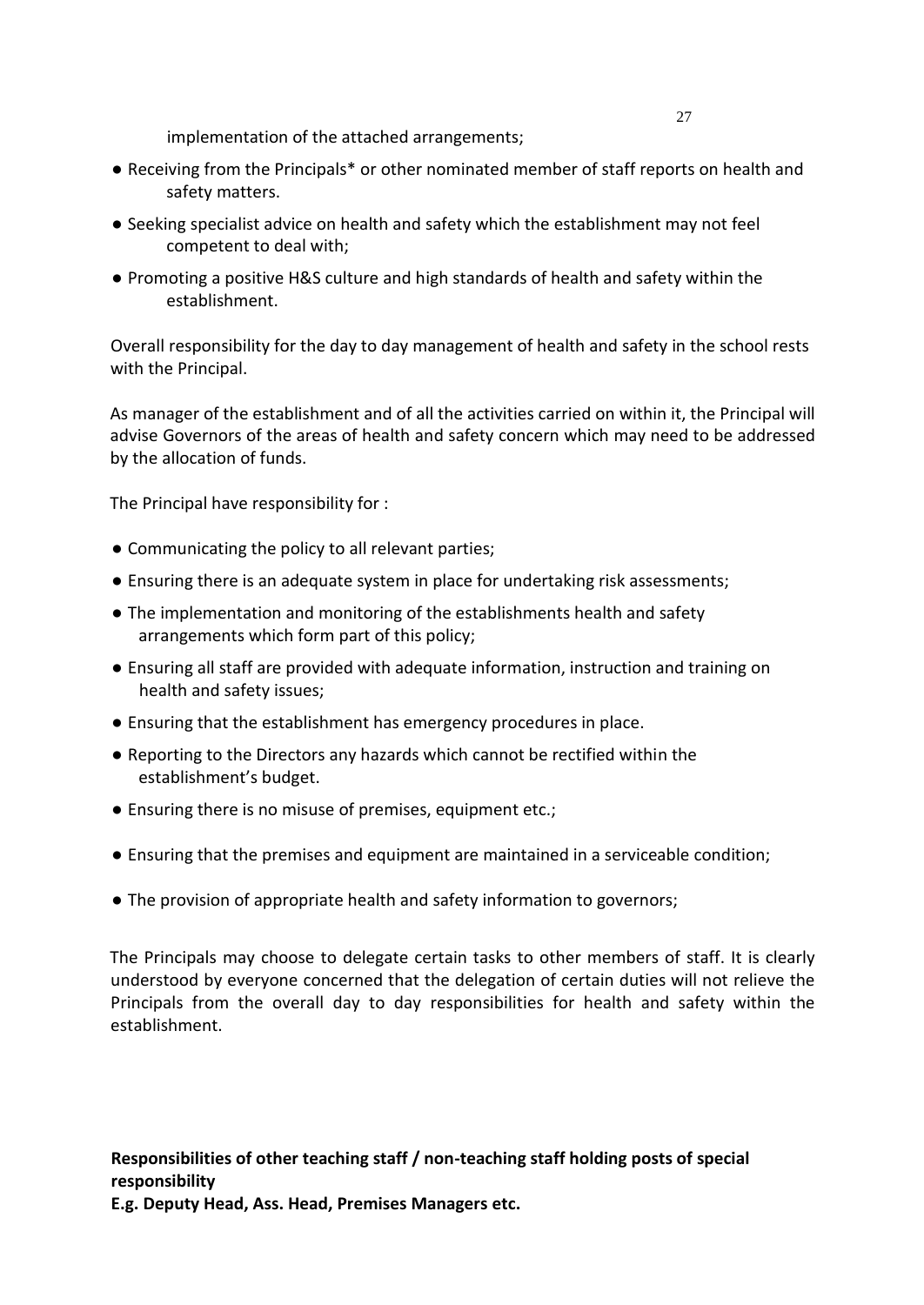- 27 ● Apply the school's Health and Safety Policy to their own department or area of work and be directly responsible to the Principals for the application of the health and safety procedures and arrangements.
- Maintain or have access to an up date library of relevant published health and safety guidance and ensure that all subordinate staff are aware of and make use of such guidance.
- Ensure regular health and safety risk assessments are undertaken for the activities for which they are responsible and that control measures are implemented.
- Ensure that appropriate safe working procedures are brought to the attention of all staff under their control.
- Resolve health and safety problems members of staff refer to them, or refer to the Head teacher or Manager any problems to which they cannot achieve a satisfactory solution within the resources available to them.
- Carry out regular inspections of their areas of responsibility to ensure that equipment, furniture and activities are safe and record these inspections where required.
- Ensure, so far as is reasonably practicable, the provision of sufficient information, instruction, training and supervision to enable other employees and pupils to avoid hazards and contribute positively to their own health and safety.
- Ensure that all accidents (including near misses) occurring within their department are promptly reported and investigated using the appropriate forms etc.
- Arrange for the repair, replacement or removal of any item of furniture or equipment which has been identified as unsafe.

### **Responsibilities of employees**

Under UAE Law. All employees have general health and safety responsibilities both. Staff must be aware that they are obliged to take care of their own health and safety whilst at work along with that of others who may be affected by their actions.

All employees of the establishment have responsibility to:

- Take reasonable care for the health and safety of themselves and others in undertaking their work.
- Comply with the school's health and safety policy and procedures at all times. ●

Report all accidents and incidents in line with the reporting procedure. ● Co-

operate with school management on all matters relating to health and safety.

● Not to intentionally interfere with or misuse any equipment or fittings provided in the interests of health safety and welfare.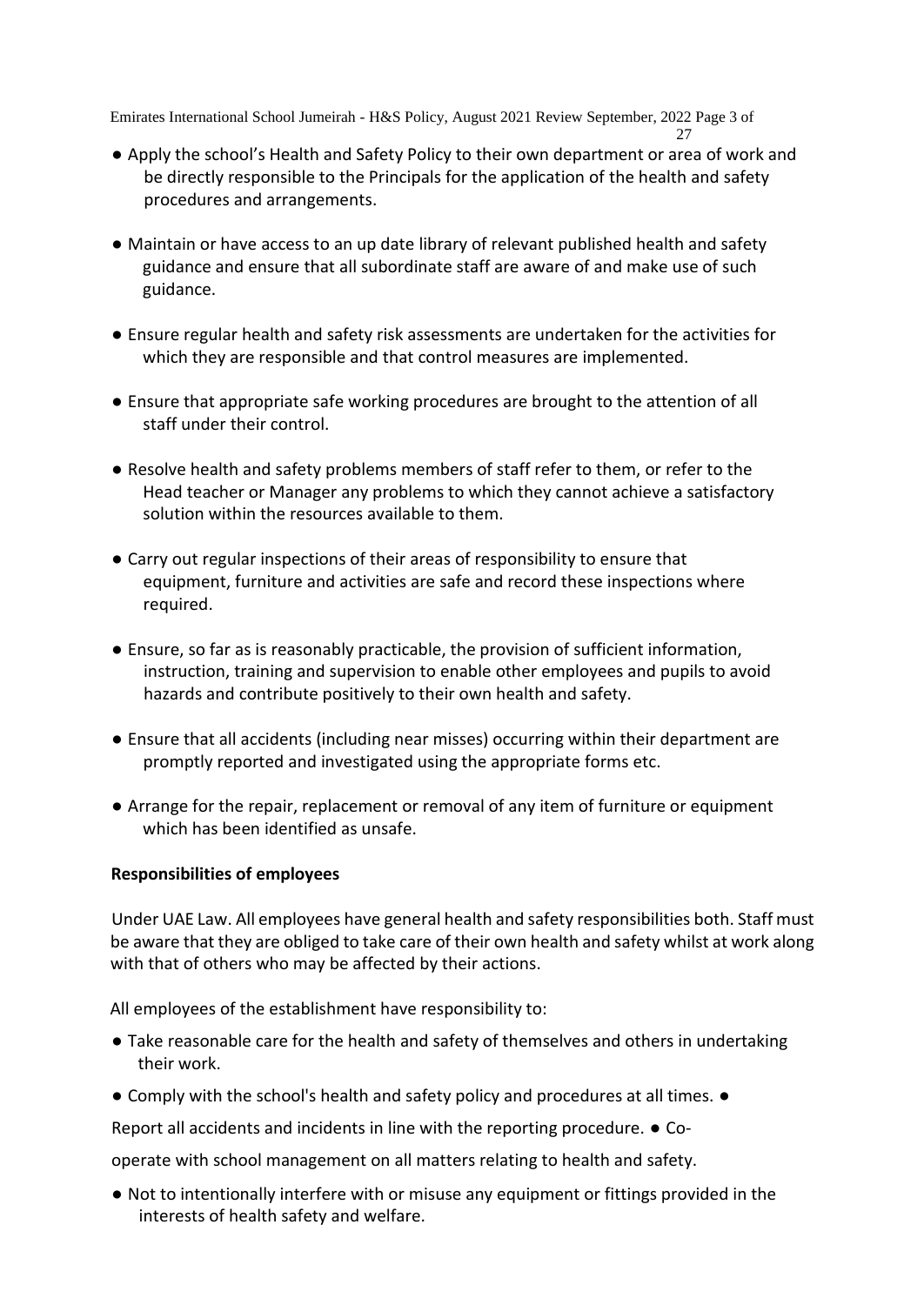- 27 ● Report all defects in condition of premises or equipment and any health and safety concerns immediately to their line manager.
- Report immediately to their line manager any shortcomings in the arrangements for health and safety.
- Ensure that they only use equipment or machinery that they are competent to use or have been trained to use.
- Make use of all necessary control measures and personal protective equipment provided for safety or health reasons.

### **PART 3. Appendices: Arrangements and Procedures**

- Appendix 1 Fire Evacuation and other Emergency Arrangements Appendix
- 2 Inspection/Maintenance of Emergency Equipment Appendix 3 First Aid

and Medication

- Appendix 4 Accident Reporting Procedures
- Appendix 5 Lone Working
- Appendix 6 Health and Safety Information and Training
- Appendix 7 Work Equipment
- Appendix 8 Flammable and Hazardous Substances
- Appendix 9 Lifting and Handling
- Appendix 10 Health and Safety Monitoring and Inspections
- Appendix 11 Risk Assessments
- Appendix 12 Offsite visits
- Appendix 13 Work at Height
- Appendix 14 Vehicles
- Appendix 15 Lettings
- Appendix 16 Contractors
- Appendix 17 Stress
- Appendix 18 Legionella

Appendix 19 - "Child Protection Protocol" from the Dubai Health Authority 's "School

Health Guidelines". October 2011.

#### **APPENDIX 1**

### **FIRE EVACUATION AND OTHER EMERGENCY ARRANGEMENTS**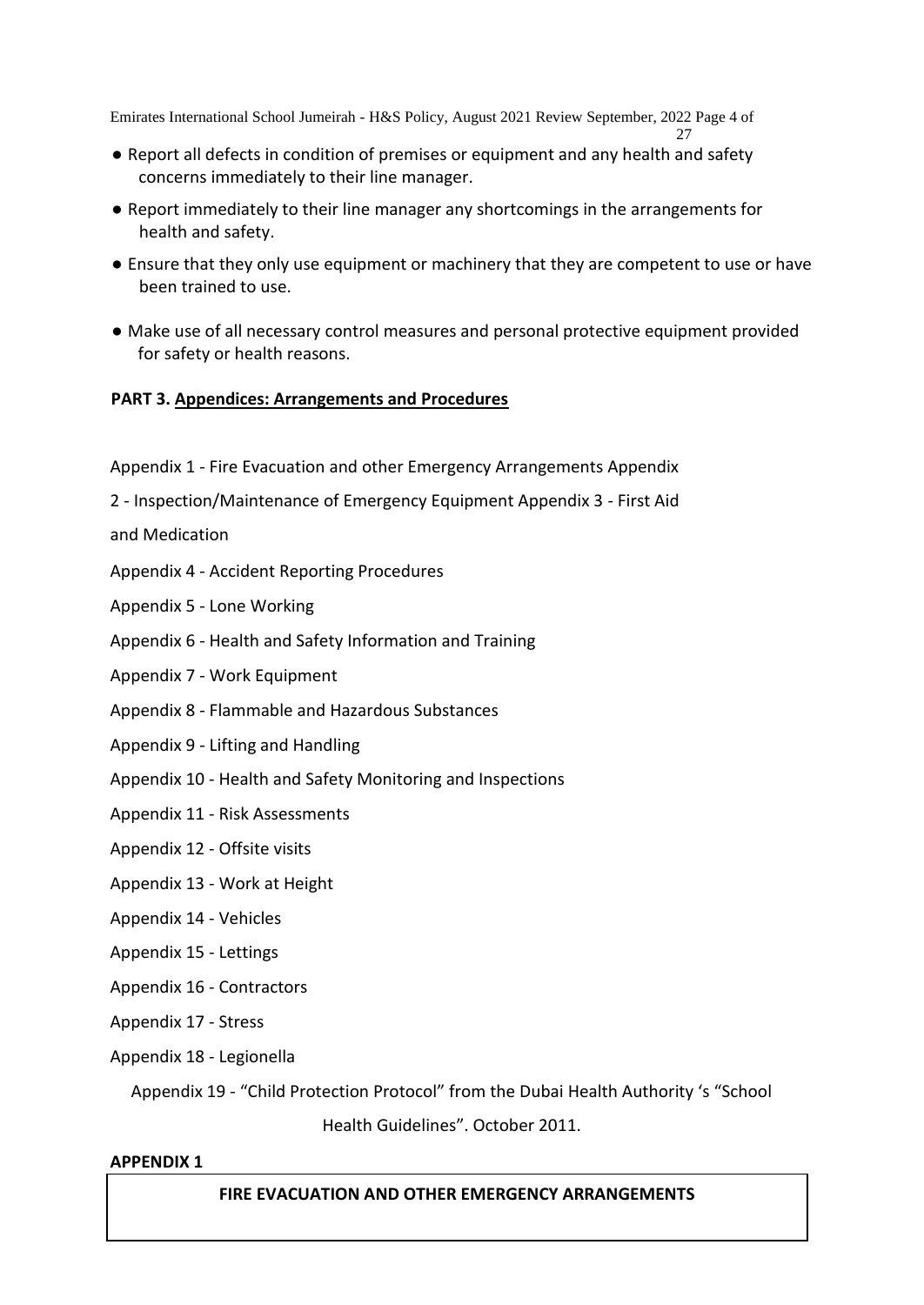The Principal is responsible for ensuring the fire risk assessment is undertaken and implemented Civil Defence Guidelines.

Copies of fire risk assessments and reviews of evacuations are available from the Deputy Principals (Welfare & Administration) and are reviewed on a termly basis.

### **Fire Instructions**

These documents are made available to all staff and included in the establishments induction process - Handbook

An outline of evacuation procedures are made available to all contractors / visitors and are posted throughout the site.

Emergency exits, fire alarm call points, assembly points etc. are clearly identified by safety signs and notices.

### **EMERGENCY PROCEDURES**

### **Fire and Evacuation**

Fire and emergency evacuation procedures are detailed in the staff handbook and Fire evacuation policy and a summary posted in each classroom. These procedures will be reviewed at least annually.

Emergency contact and key holder details are maintained by the security Supervisor and the site manager (these are kept in the MDF room)

### **Fire Drills**

● Fire drills will be undertaken termly, and a record kept in the Fire log book;

# **Fire Fighting**

- The safe evacuation of persons is an absolute priority. Staff may only use fire fighting equipment to aid evacuation. Fire marshals who have received training should be responsible for doing this in the first instance.
- On detecting afire staff must raise the general alarm before evacuating the building. ●

**Details of service isolation points** (i.e. gas, water, electricity)

These are all external to the building and full details are available from the Maintenance Coordinator.

*●* **Material Safety Data Sheets for Chemicals and flammable substances**. These will be kept by Lab Assistants, Head of Art Food and technology, as appropriate, for consultation.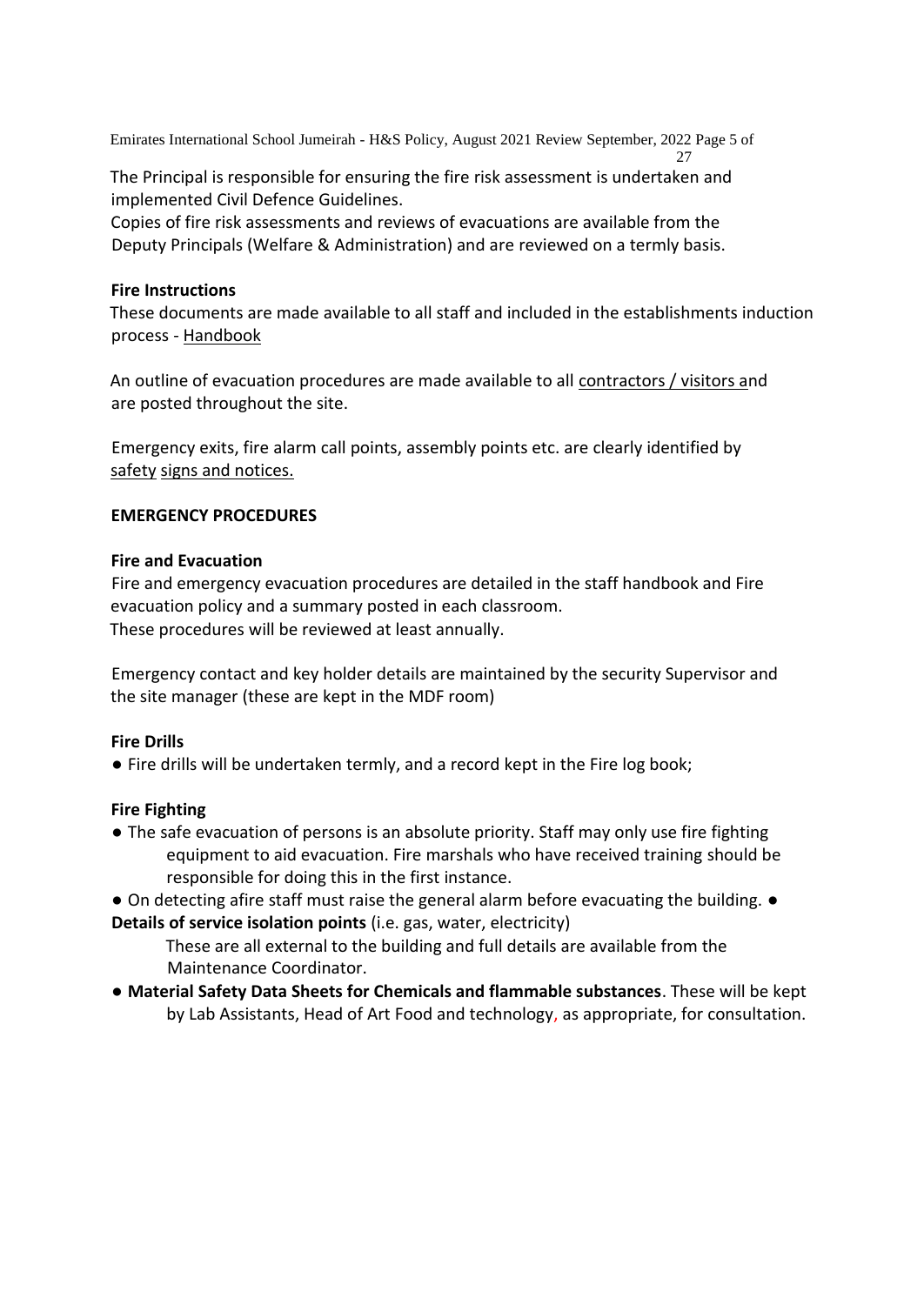#### **APPENDIX 2**

### **INSPECTION /MAINTENANCE OF EMERGENCY EQUIPMENT**

27

### **TESTING OF THE FIRE ALARM SYSTEM**

Fire alarm call points, alarms and firefighting systems will be regularly tested by civil defence as according to UAE law. A record is kept with the Maintenance Coordinator in the Fire log book.

Any defects on the system will be reported immediately to the Maintenance Coordinator *[Masis ext. 250]* 

A fire alarm maintenance contract is in place with *[Vision Safety 04-3479224]* and the system as tested each quarter by them.

Smoke and heat detectors are tested on a quarterly basis by *[Vision Safety 04-*

### *3479224]* **INSPECTION OF FIRE FIGHTING EQUIPMENT**

*[Vision Safety 04-3479224]* undertakes an annual maintenance service of all firefighting equipment

Weekly checks by the security team ensure that all firefighting equipment is available for use and operational and they look for any evidence of tampering.

Defective equipment or extinguishers that need recharging should be taken out of service and reported direct to *[Vision Safety 04-3479224]* 

#### **EMERGENCY LIGHTING SYSTEMS**

These systems will be checked quarterly by Vision Safety. Test records are kept with the Maintenance Coordinator

#### **MEANS OF ESCAPE**

Daily checks for any obstructions on exit routes and ensures all final exit doors are operational. (Site Manager and Head of Security)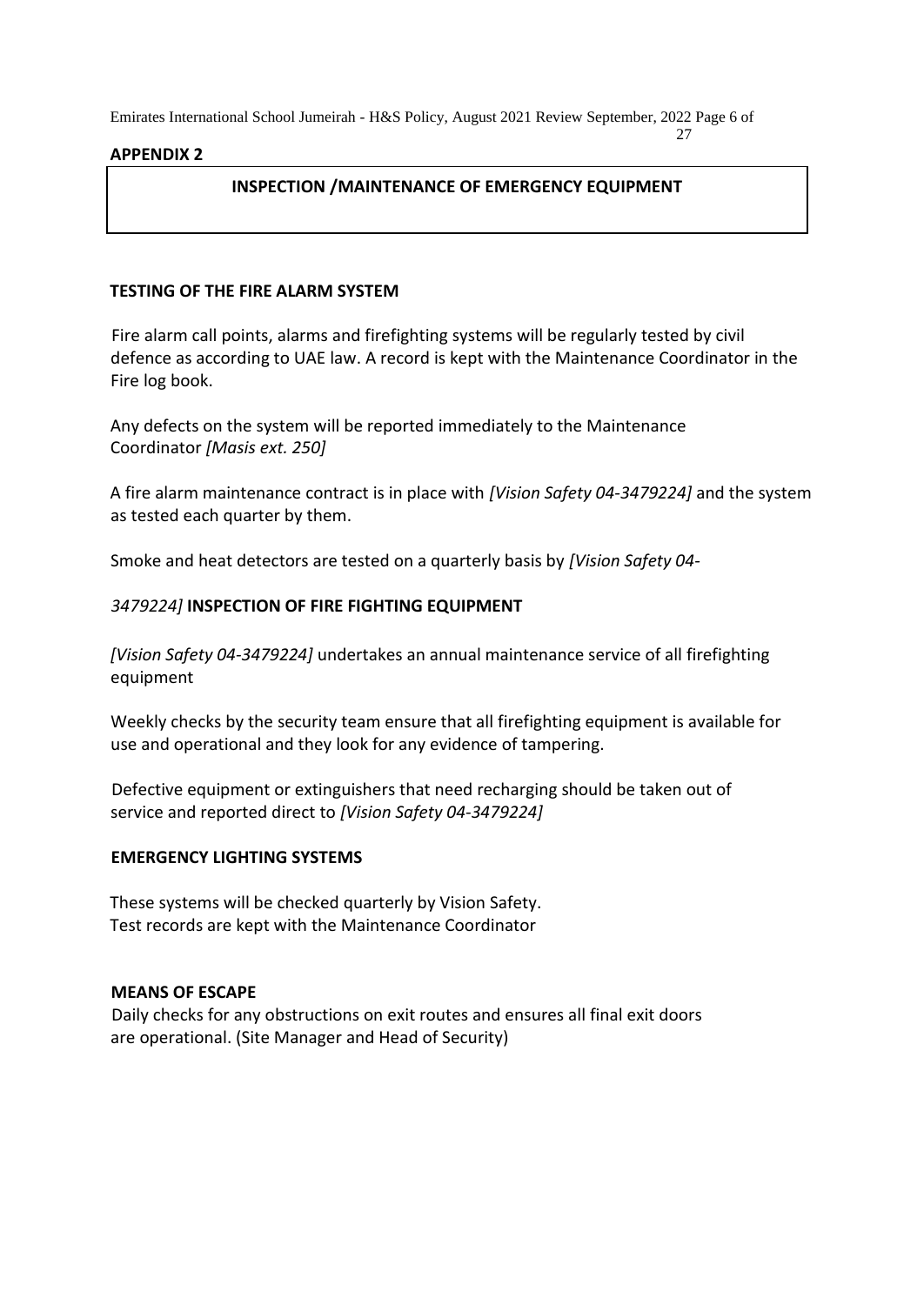### **APPENDIX 3**

### **FIRST AID AND MEDICATION**

**There are 5 First Aid Kits in the Primary School and 16 in the High School. These are located in the following areas:**  Main reception Medical rooms Each of 9 HS Science labs Food technology room Swimming Pool Gym PE Office DP Office-Primary School

The School Doctor and Nurses are responsible for regularly checking that the contents of first aid boxes are complete and replenished as necessary. A check is made every 6 weeks for their contents and the attached date sheet is then signed. Persons in charge of the boxes may ask the nurses to provide any item, in case it is finished before the date of the next check

The Principals will ensure First Aiders have a current certificate and that new persons are trained should first aiders leave.

Diamond Lease will check that any vehicles are properly equipped with first aid boxes before they are used.

**Transport to hospital:** If the First Aider or Principals considers it necessary, the injured person will be sent directly to hospital (normally by ambulance). Parents and/or guardians will also be informed. No casualty should be allowed to travel to hospital unaccompanied and an accompanying adult will be designated in situations where the parents cannot be contacted.

The school will follow the procedure for completion of incident/accident records in accordance with HCC guidance.

### **Blood Spillages**

Protection procedure from Blood borne viruses and basic infection control will be followed.

No member of staff should administer any medicines unless a request form has been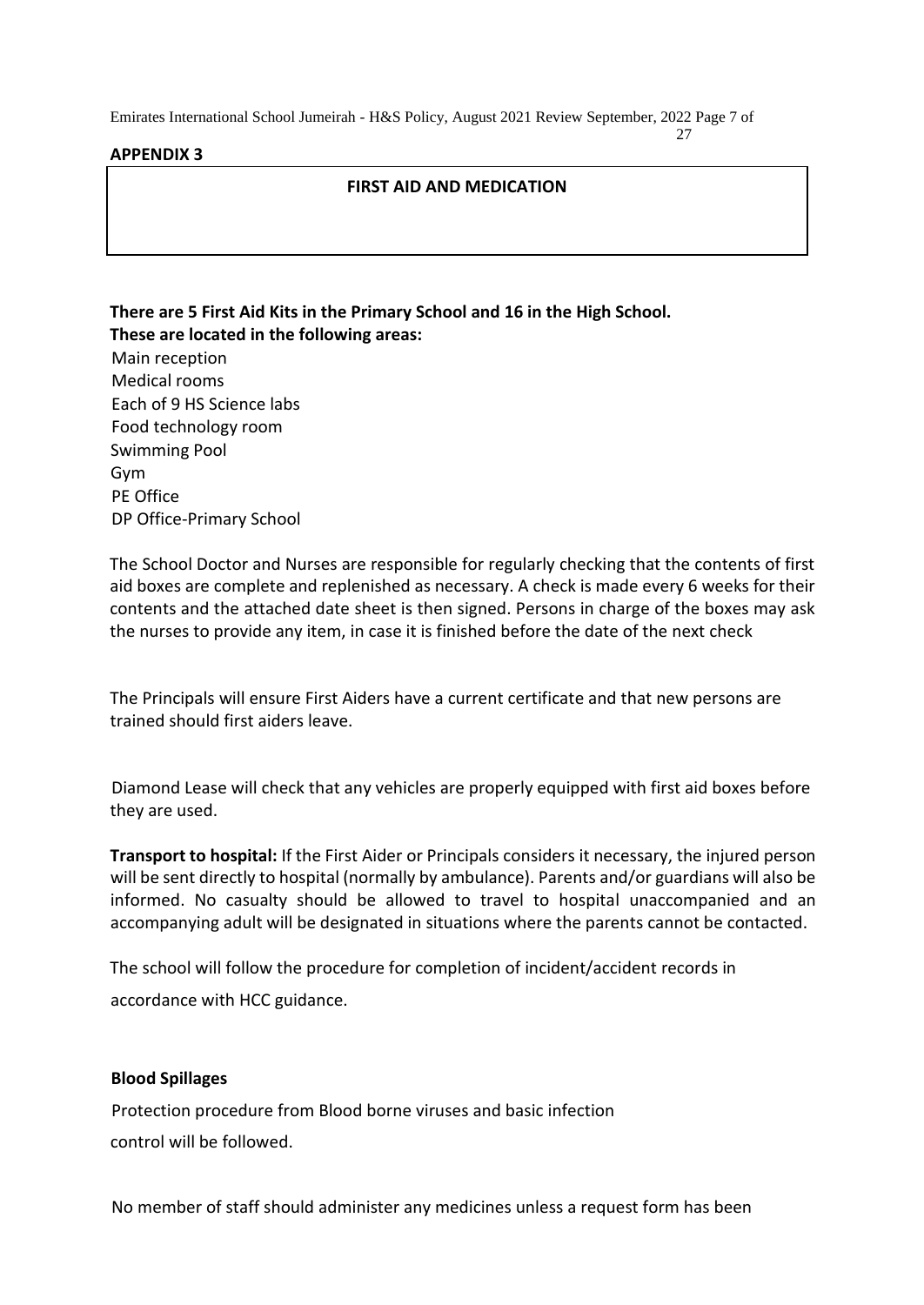Emirates International School Jumeirah - H&S Policy, August 2021 Review September, 2022 Page 8 of 27 completed by the parent / guardian.

The only medication kept and administered within school are those prescribed specifically for a pupil at the request of the parent / guardian and with the consent of the Principals. Records of administration will be kept by the School Doctor.

All medications kept in school are securely stored in the medical room with access strictly controlled.

Where children need to have access to medication i.e. asthma sufferers, it will be kept in the teacher's draw (and clearly labelled)for Primary Students and by the individual student in the High School.

Staff will undergo specific training related to health conditions of pupils and administration of medicines (e.g. diabetes, epilepsy, anaphylaxis etc) as appropriate.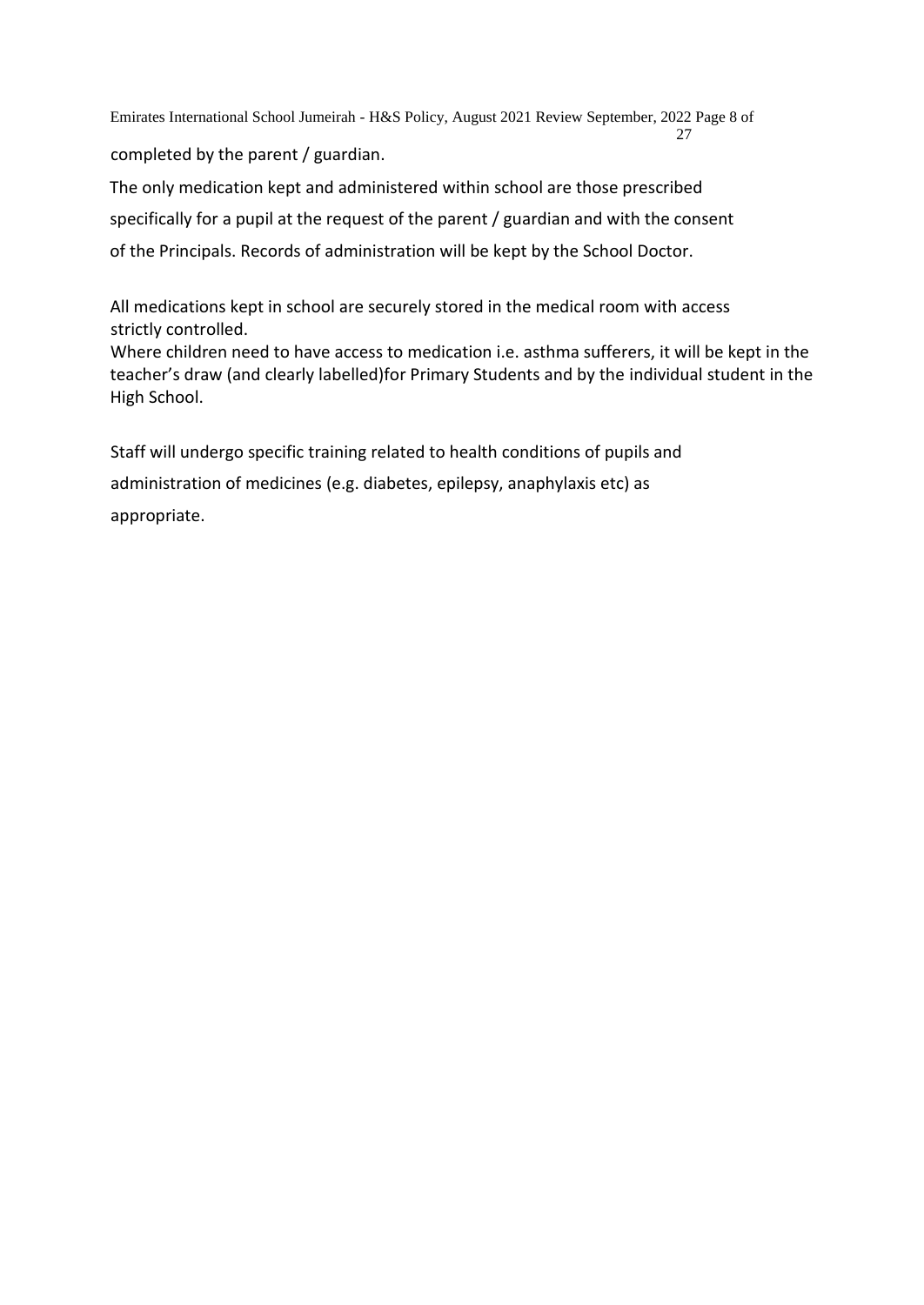**APPENDIX 4** 

27

# **ACCIDENT REPORTING PROCEDURES**

All accidents and violent incidents. Employees must report:

- Accidents, dangerous occurrences, and near misses on the Incident and Dangerous Occurrence Report (IDOR) form.
- Violent incidents and verbal abuse on the Violent Incident Report (VIR) Form. Copies of

these forms are available from the Deputy Principals (Welfare and Administration)

The Principals will countersign the report form. The original copy is sent. The original should be kept at the establishment and the employees retain a copy if personal.

- A local accident book (located in the medical room) is used to record all minor incidents to pupils any more significant incidents must also be reported using the forms described above.
- School accident reports will be monitored for trends by the School Doctor and a report made to the Principals, as necessary.
- The Principals or their nominee will investigate accidents and take remedial steps to avoid similar instances recurring. Faulty equipment, systems of work, plant, equipment, fittings etc, must be reported and attended to as soon as possible.

### **Reporting to the Health and Safety Executive (HSE).**

In the event of a fatality or major injury these incidents will be reported immediately to the School Health and Safety Executive and the Principal The Principal will report immediately to the chair of the board of Governors. In the event of an incident resulting in

- Pupils or other non-employees being taken to hospital
- Employee absence, as the result of a work related accident, for periods of 3 days or more (including W/E's and holidays)

These must be reported to the School within 24hrs of the incident occurring.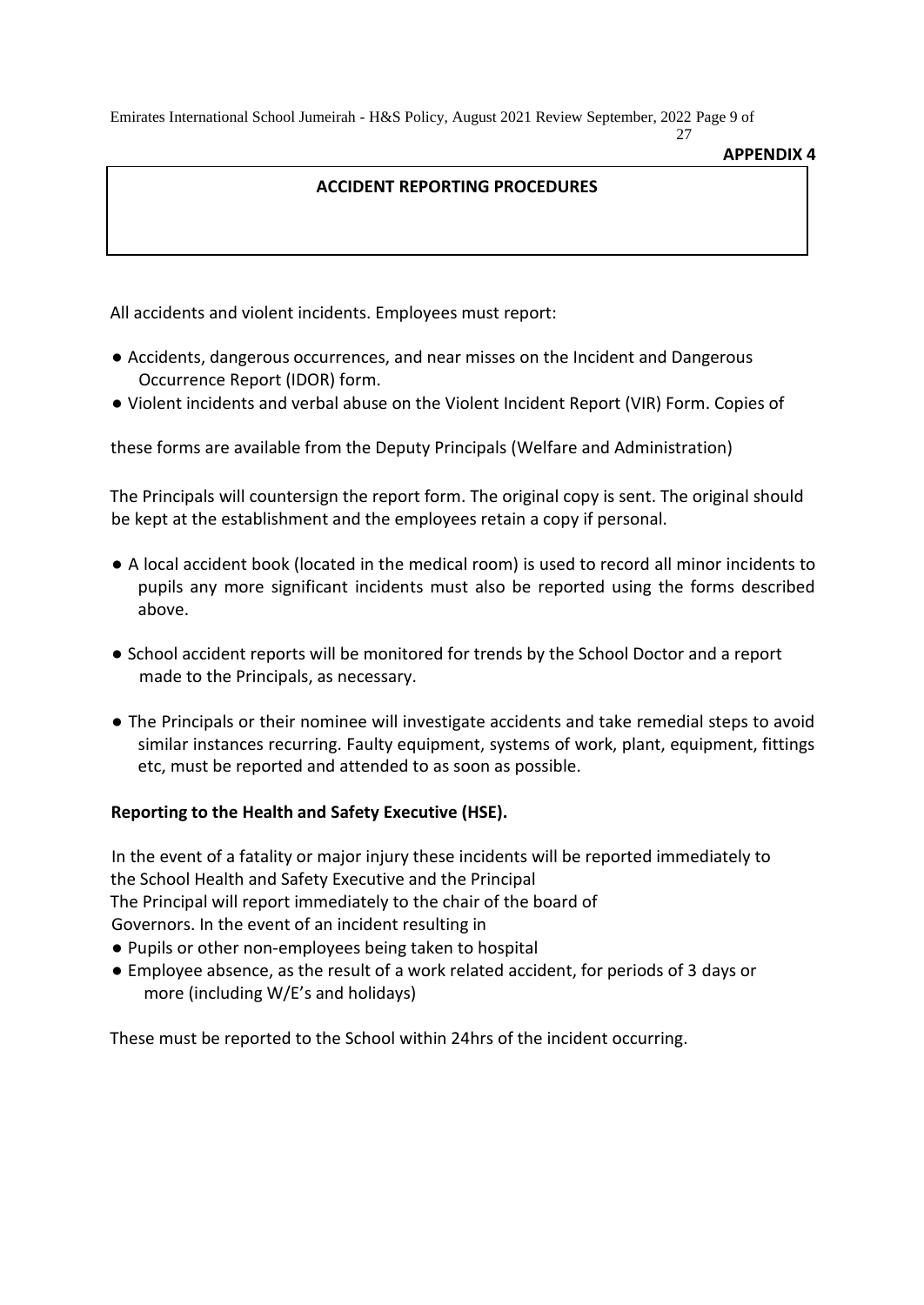of 27

# **APPENDIX 5**

# **LONE WORKING**

Staff must always use swipe cards to register entering and leaving the building. Staffs are encouraged not to work alone in school. Work carried out unaccompanied or without immediate access to assistance should be risk assessed to determine if the proposed lone working activity is necessary.

Work involving potentially significant risks (for example work at height) **should not** be undertaken whilst working alone.

Where lone working cannot be avoided staff should:

- Obtain the Head teachers/senior member of staff's permission and notify him/her on each occasion when lone working will occur.
- Ensure they do not put themselves or others at risk.
- Ensure they have means to summon help in an emergency e.g. access to a telephone or mobile telephone etc.
- Report any incidents or situations where they may have felt "uncomfortable". Good communication between colleagues, in terms of personal safety is essential.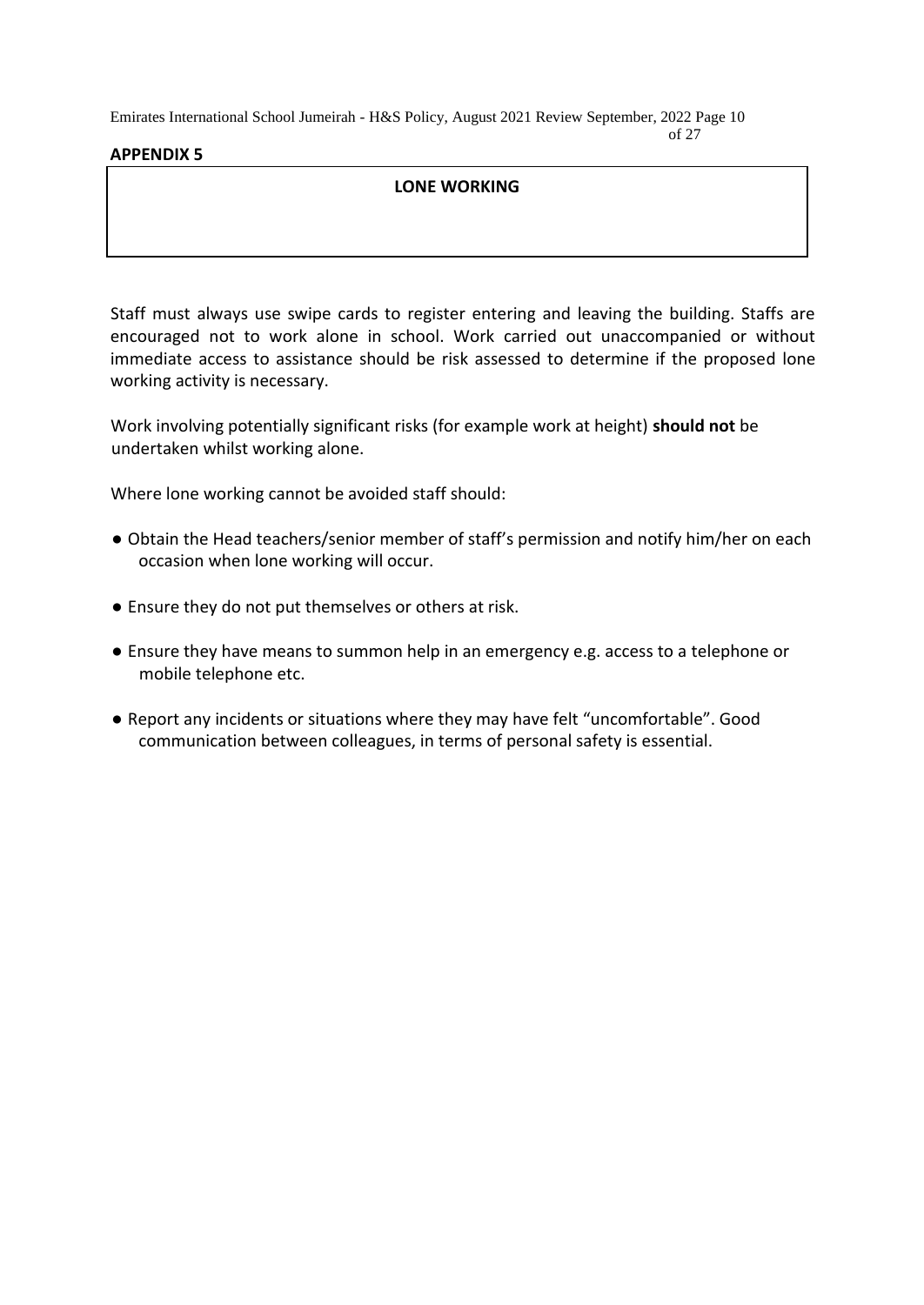of 27

### **APPENDIX 6**

### **HEALTH AND SAFETY INFORMATION & TRAINING**

### **CONSULTATION AND COMMUNICATION OF INFORMATION**

### **Consultation**

The H&S Committee meet termly *and when necessary* to discuss health, safety and welfare issues affecting staff, pupils or visitors. Action points from meetings are brought forward by the DP Welfare (Primary) for review by the School Leadership Team.

### **HEALTH AND SAFETY TRAINING**

Health and safety induction training will be provided and documented for all new employees by Deputy Principals (Welfare and Administration).

The Principals are responsible for ensuring that all staff are provided with adequate information, instruction and training and identifying the health and safety training needs of staff.

Employees will be provided with:

induction training in the requirements of this policy update training in response to any significant change training in specific skills needed for certain activities, (e.g. use of hazardous substances, work at height etc.) refresher training where required

Training records are held by the Principals who are responsible for co-

ordinating health and safety training needs and for including details in the

training and development plan.

This includes a system for ensuring that refresher training (for example in first aid) is undertaken within the prescribed time limits.

The Principals will be responsible for assessing the effectiveness of training received.

Each member of staff is also responsible for drawing the Principals / line

attention to their own personal needs for training and for not undertaking

duties unless they are confident that they have the necessary competence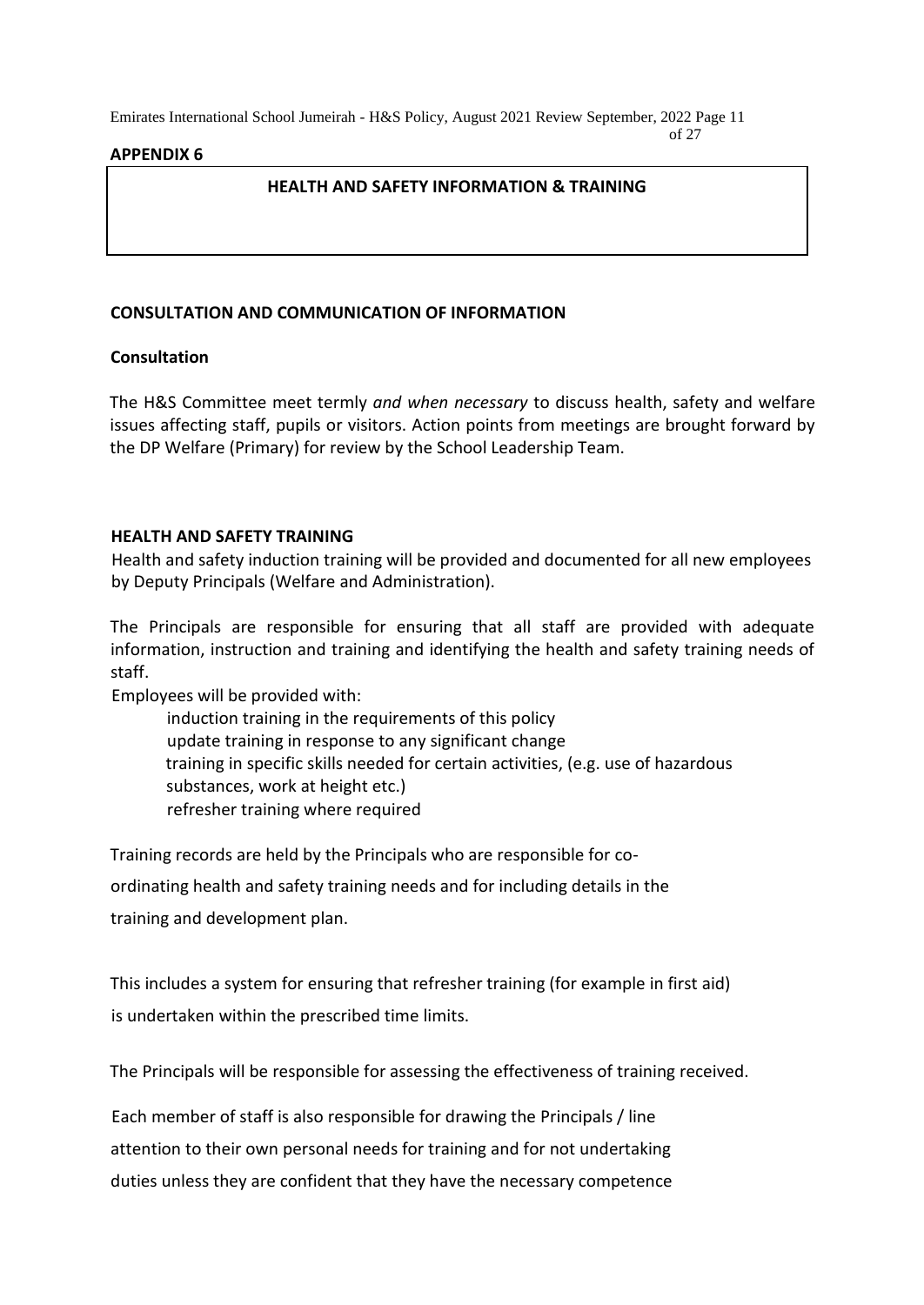#### of 27

# **APPENDIX 7**

# **WORK EQUIPMENT**

All staff are required to report to the Deputy Principals any problems found with equipment, damaged electrical apparatus or wiring - including portable equipment and permanent wiring.

Defective equipment will be clearly marked and taken out of service by storing in a secure location pending repair / disposal.

# **Electrical Safety**

All staff should monitor the condition of plugs, cables and electrical equipment prior to use. All portable items of electrical equipment will be subject to regular testing conducted by the electrician. The H&S team monitor and review the quality and upkeep of electrical equipment.

Personal items of equipment (electrical or mechanical) should not be brought into the school.

Major fixed wiring circuits will be checked at least once every five years.

# **External play equipment**

The external play equipment will only be used when supervised. Such equipment should be checked daily by *supervising teachers when used and by supplier/contractors every 6 months* for any apparent defects. Reports are kept with the Maintenance Coordinator.

# **Curriculum**

Heads of department are responsible for ensuring maintenance requirements for equipment in their areas are identified and implemented.

The Maintenance Coordinator will identify all work equipment in an equipment register and ensure that risk assessments are carried out, identifying any relevant servicing / routine maintenance / inspection regimes, training or instruction needs, personal protective equipment requirements and authorised users.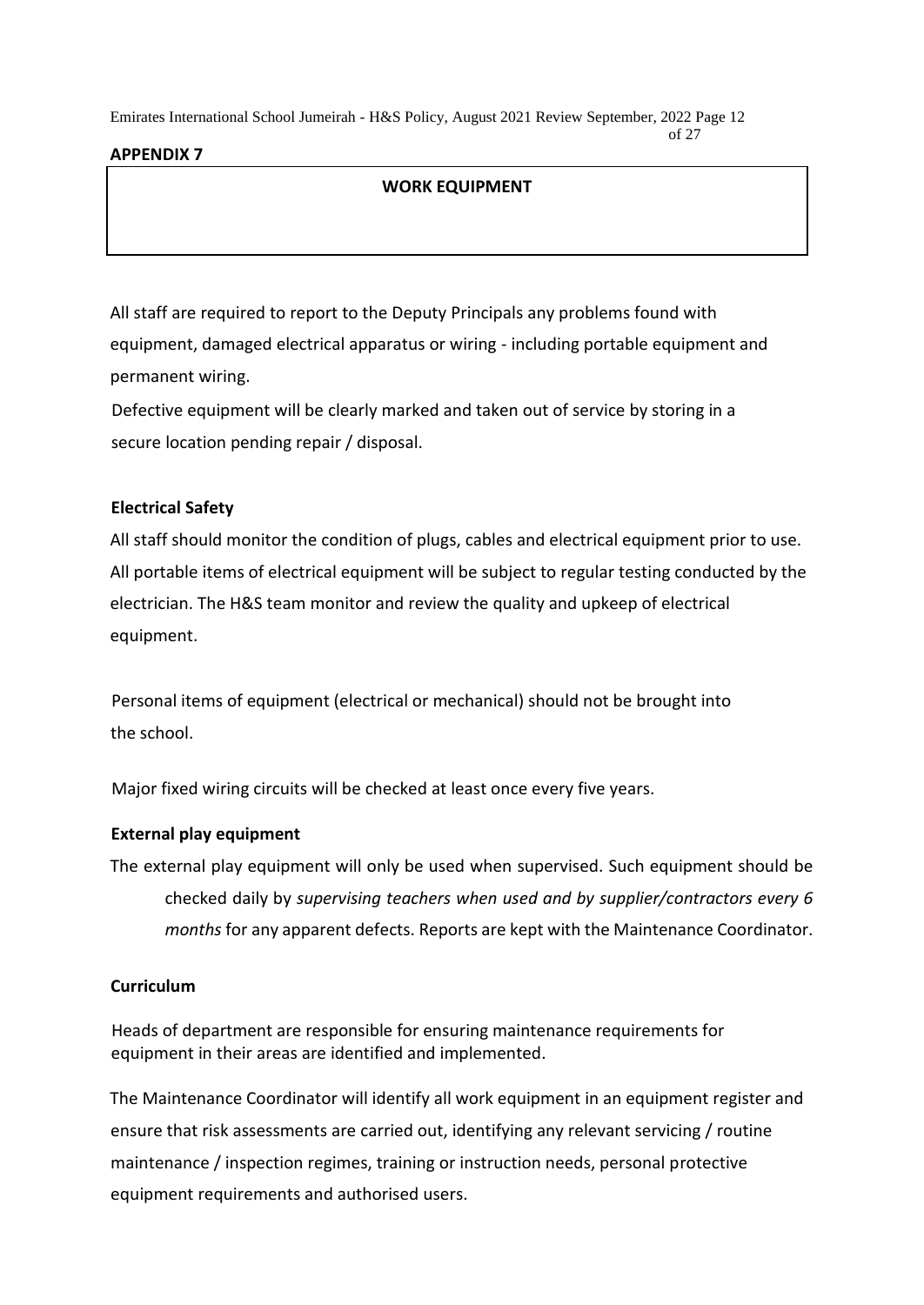The following equipment has been identified as likely to involve a specific health and safety risk and details are given below on inspection, use and repair.

| <b>EQUIPMENT</b>                                                                                              | <b>RESPONSIBLE</b><br><b>PERSON</b><br>(WHO CAN<br><b>ASSESS</b><br>RISK)                                                                           | <b>AUTHORISED</b><br><b>USERS OF THE</b><br><b>EQUIPMENT</b> | <b>AUTHORISED</b><br><b>PERSON FOR</b> | <b>INSPECTION PERIOD</b><br>(E.G. TERMLY, |
|---------------------------------------------------------------------------------------------------------------|-----------------------------------------------------------------------------------------------------------------------------------------------------|--------------------------------------------------------------|----------------------------------------|-------------------------------------------|
|                                                                                                               |                                                                                                                                                     |                                                              | <b>INSPECTION AND</b>                  |                                           |
|                                                                                                               |                                                                                                                                                     |                                                              | <b>REPAIR</b>                          | <b>ANNUALLY)</b>                          |
| Access equipment<br>e.g. ladders, tower<br>scaffold                                                           | Maintenance<br>Coordinator &<br><b>Head of Security</b>                                                                                             | Maintenance                                                  | Maintenance                            | Ladders termly                            |
|                                                                                                               |                                                                                                                                                     | team (and                                                    | Coordinator                            |                                           |
|                                                                                                               |                                                                                                                                                     |                                                              |                                        | Tower scaffold on                         |
|                                                                                                               |                                                                                                                                                     | teaching                                                     |                                        | erection and weekly                       |
|                                                                                                               |                                                                                                                                                     | assistants/proct                                             |                                        | thereafter if left on                     |
|                                                                                                               |                                                                                                                                                     | ors ONLY IN                                                  |                                        | site                                      |
|                                                                                                               |                                                                                                                                                     | PAIRS-Ladders<br>only)                                       |                                        |                                           |
| Caretaking/cleani<br>ng equipment                                                                             | Site staff /<br>caretaker                                                                                                                           | Site staff /                                                 | Site staff /                           |                                           |
| including hand<br>tools                                                                                       | Maintenance                                                                                                                                         | Maintenance                                                  |                                        | school to determine                       |
|                                                                                                               | Coordinator                                                                                                                                         |                                                              | Maintenance                            |                                           |
|                                                                                                               |                                                                                                                                                     | Coordinator                                                  |                                        | following                                 |
|                                                                                                               |                                                                                                                                                     |                                                              | Coordinator                            | manufacturers                             |
|                                                                                                               |                                                                                                                                                     |                                                              |                                        | advice                                    |
| Grounds<br>maintenance<br>equipment<br>Gas appliances<br>(including school<br>catering<br>equipment, boilers, | Site staff $/$<br>caretaker<br>Maintenance<br>Engineer<br>Site staff $\overline{\phantom{a}}$<br><b>Teaching staff</b><br>/Lab<br><b>Assistants</b> | Site staff /                                                 | Site staff $/$                         |                                           |
|                                                                                                               |                                                                                                                                                     | caretaker                                                    |                                        | school to determine                       |
|                                                                                                               |                                                                                                                                                     |                                                              | caretaker                              |                                           |
|                                                                                                               |                                                                                                                                                     |                                                              |                                        | following<br>manufacturers<br>advice      |
| food tech etc.)                                                                                               | Maintenanc<br>e                                                                                                                                     |                                                              | Registered                             | Annually                                  |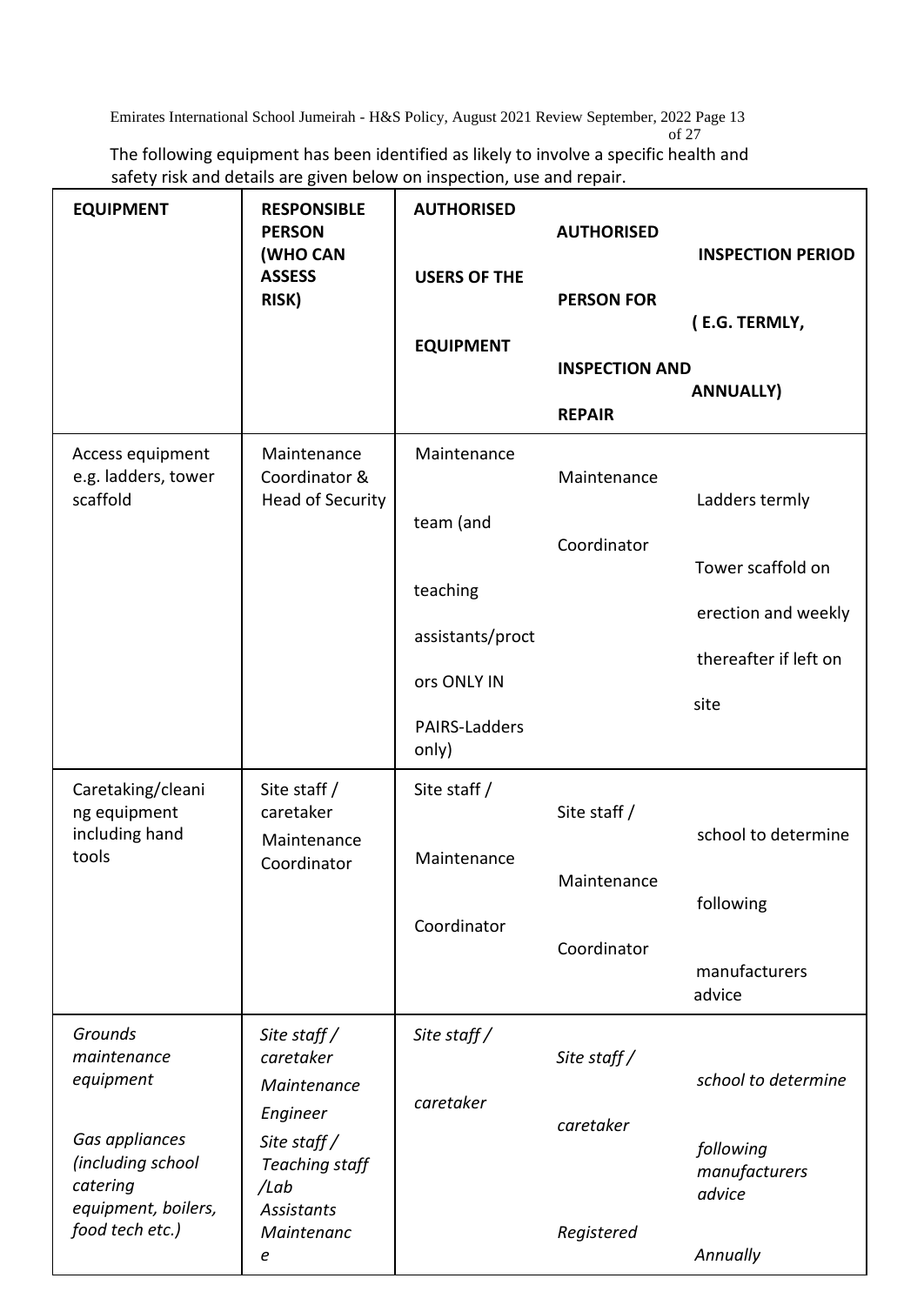|                                            | Coordinator                                                                 | contractor                                                                                                                                            |
|--------------------------------------------|-----------------------------------------------------------------------------|-------------------------------------------------------------------------------------------------------------------------------------------------------|
| PE and play<br>equipment                   | PE HODs/PS<br><b>Teachers</b>                                               | Approved<br>PE: Annually<br>contractor<br>Play: 6 Months<br>PE- no contractor<br>but play<br>equipment of KG<br>only outdoor one<br>by contractor SGS |
| LEV, dust<br>extraction /fume<br>cupboards | Teachers, Lab<br>Assistants, H<br><b>OD Science</b><br>Maintainence<br>Dept | Approved<br>Daily, Weekly,<br>contractor<br>Annually<br>School<br>maintenance<br>department                                                           |
| Technology<br>Equipment                    | <b>IT Manager</b>                                                           | Approved<br>contractor                                                                                                                                |
| Art/Design Equipment                       | <b>HOD Art</b>                                                              | Art Department Art Department Weekly                                                                                                                  |

| Portable electrical<br>equipment | School Electrician         | school electrician Based on reports of<br>staff                                                                                |
|----------------------------------|----------------------------|--------------------------------------------------------------------------------------------------------------------------------|
| Lifts/lifting equipment          | Maintenance<br>Coordinator | OTIS Lifts monthly by the<br>contractor and 6<br>Months by third<br>party inspector<br>Hoists/slings for<br>people - 6 monthly |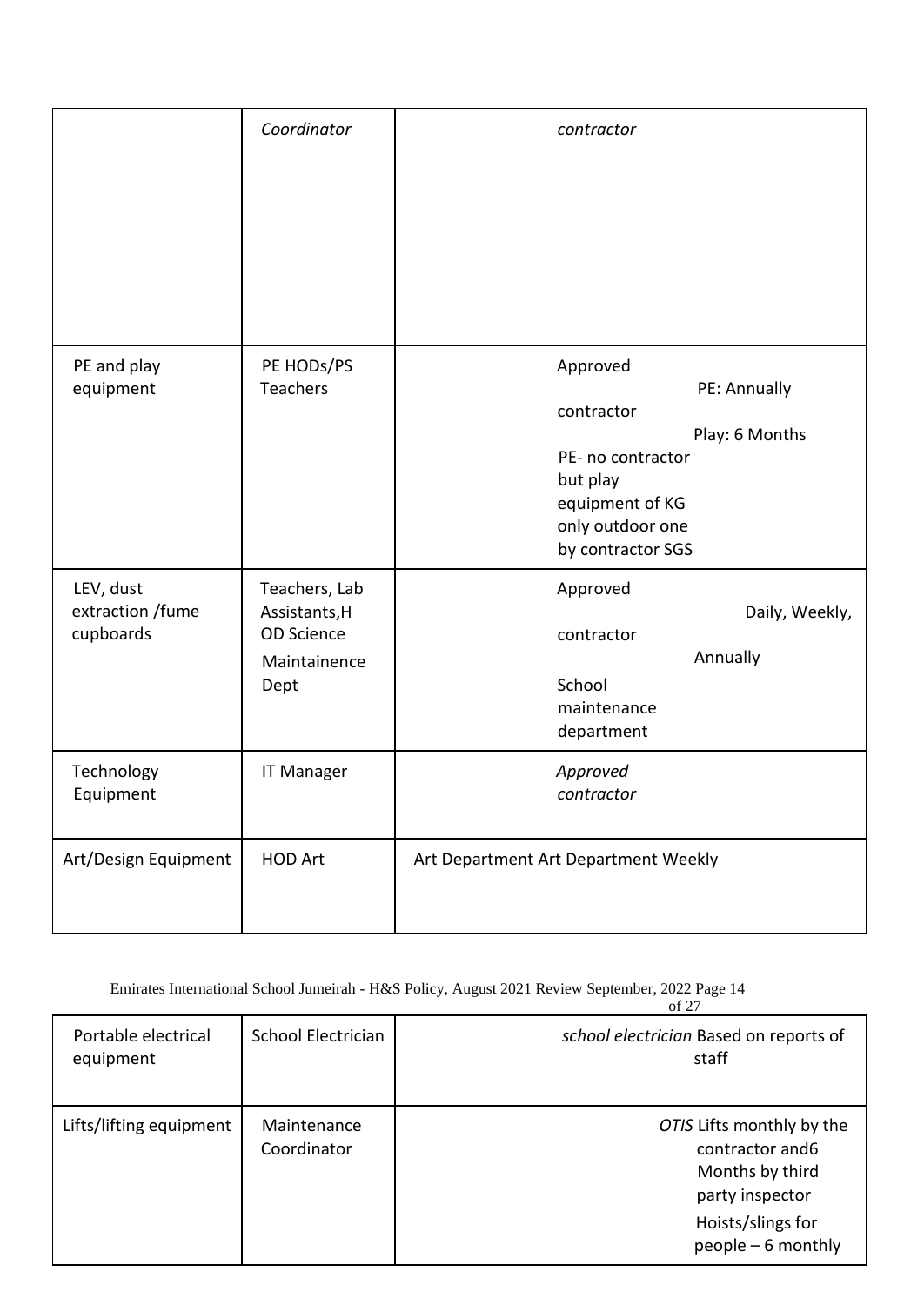### **APPENDIX 8**

### **FLAMMABLE AND HAZARDOUS SUBSTANCES**

Within curriculum areas (in particular Science, DT and Art) then heads of department are responsible for the control of substances hazardous to health and ensuring that model risk assessments contained in contained in the relevant national publications (CLEAPSS, Association for Science Education's "Topics in Safety" etc.) are in place.

Every attempt will be made to avoid, or to choose the least harmful of substances.

In all other areas the establishments' nominated person(s) responsible for substances hazardous to health (is/are) Head of Science/Purchasing Dept. They shall ensure:

- An inventory of all hazardous substances used on site is compiled and regularly reviewed.
- Material safety data sheets are obtained from the relevant supplier for all such materials.
- Risk assessments are conducted for the use of hazardous substances. all chemicals are appropriately and securely stored out of the reach of children ● all chemicals are kept in their original packaging and labelled
- suitable personal protective equipment (PPE) has been identified and available for use

PPE is to be provided free of charge where the need is identified as part of the risk assessment.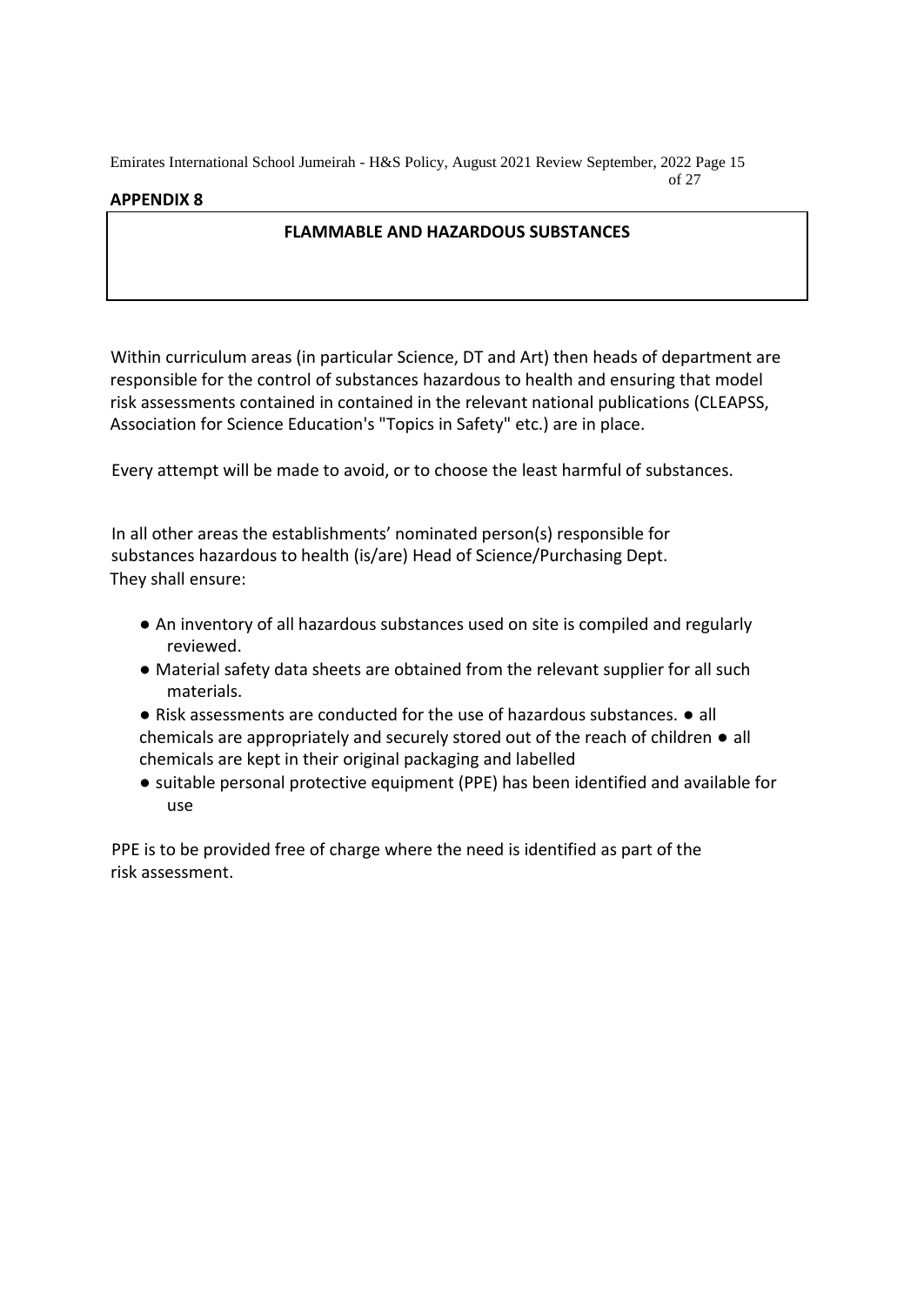of 27

### **APPENDIX 9**

### **LIFTING AND HANDLING**

### **MANUAL HANDLING OF LOADS**

Generic risk assessments for manual handling are undertaken and staff

provided with information on safe moving and handling techniques.

All manual handling activities which present a significant risk to the health and safety of staff, whether they involve the manual handling of people or objects, will be reported to / identified by the Site Manager who will arrange for a risk assessment to be carried out.

Where it is not reasonably practicable to eliminate these activities a risk assessment should be made and the risk reduced as far as is reasonably practicable.

The written risk assessment will be provided to employees who must follow the instruction given when carrying out the task.

**Staff should ensure they are not lifting heavy items and equipment unless they have received training and/or equipment in order to do so safely.**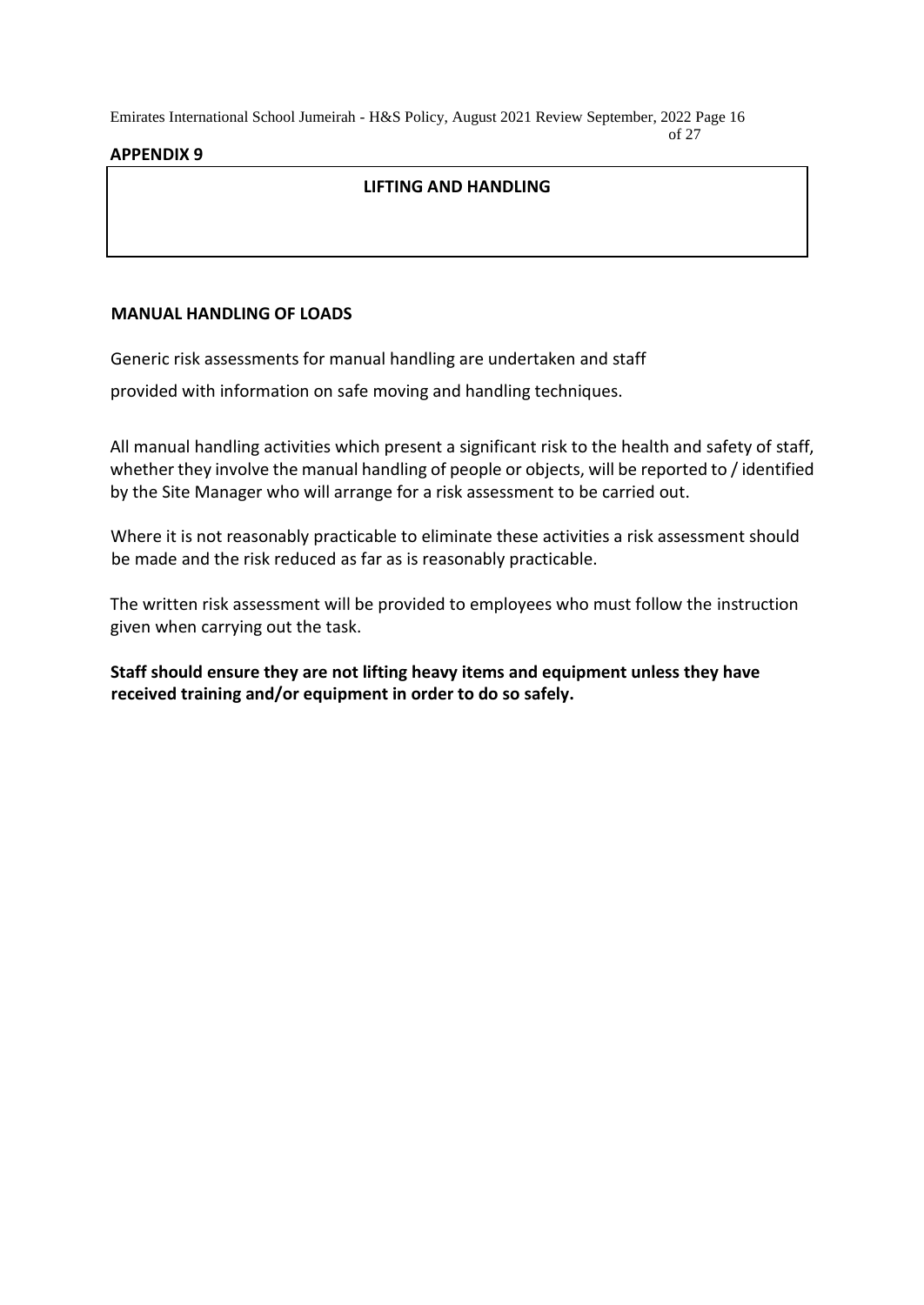# **APPENDIX 10**

### **HEALTH AND SAFETY MONITORING AND INSPECTION**

of 27

General workplace inspections of the site will be conducted at least termly and be undertaken/co-ordinated by the Deputy Principals (HS & PS-Welfare and Administration) and the Site Manager

Monitoring inspections of individual departments will be carried out by Heads of Department or nominated staff.

Inspections will be conducted jointly with the establishment's health and safety representative(s) if possible.

Responsibility for following up items detailed in the safety inspection reports will rest with the Site Manager.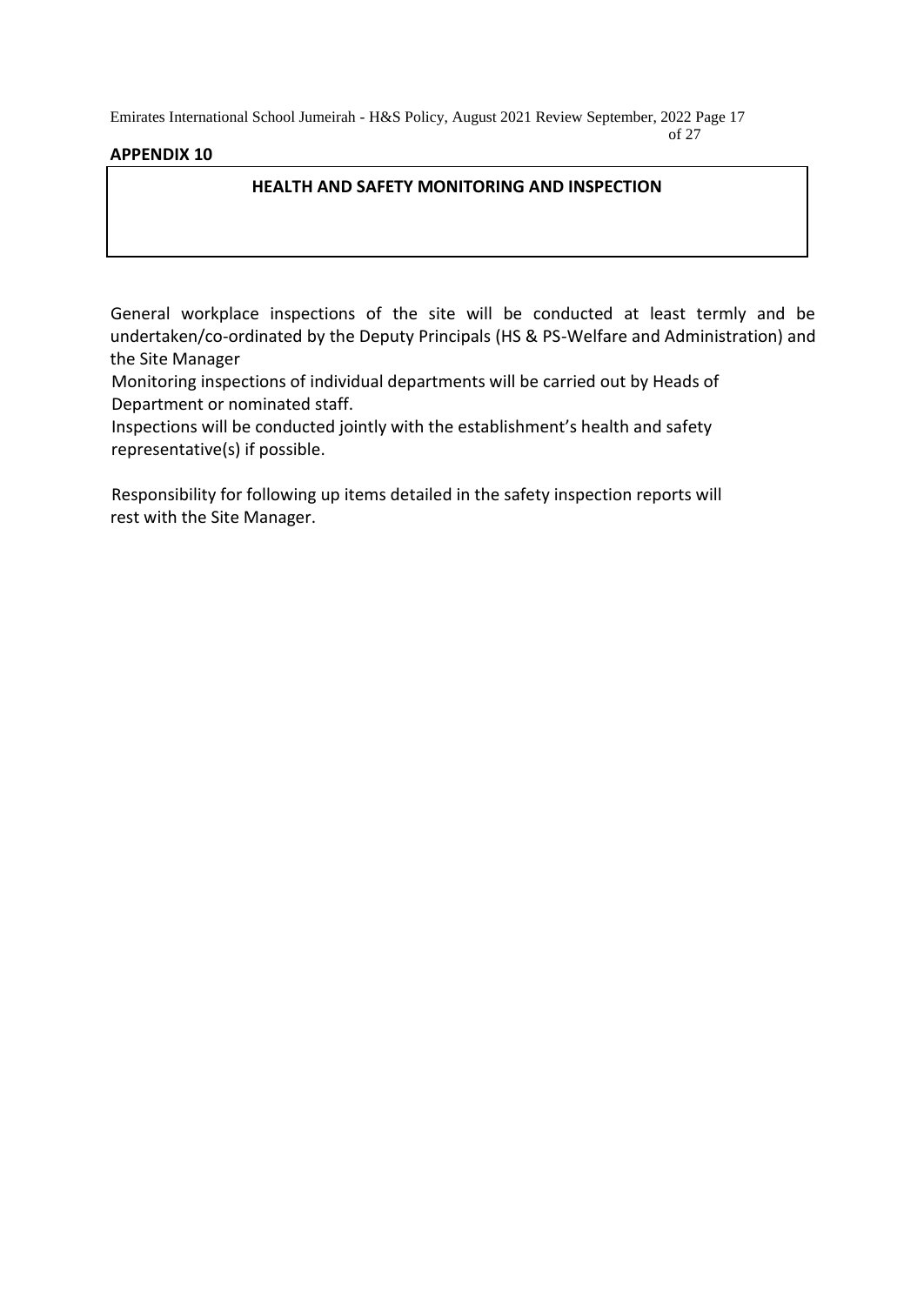#### of 27

### **APPENDIX 11**

# **RISK ASSESSMENTS**

### **General Risk Assessments**

The school risk assessments will be co-ordinated by the Deputy Principals and other nominated staff where/when appropriate.

All workplace activities, teaching and non teaching (e.g. caretaking), premises and one off activities have been assessed by the Deputy Principals and approved by the Principals.

These risk assessments are available for all staff to view and are held centrally in: [Primary School Principal Secretary's Office, HS Principal Secretary's Office]. Blank documents are available on sharepoint.

Specific risk assessments relating to individual persons, e.g. staff member or young person/pupil are held on that person's file.

Risk assessments will be reviewed on an annual basis or when the work activity changes, whichever is the soonest and staff are made aware of any changes to risk assessments relating to their work.

### **Pregnancy Risk Assessment**

Assessments on new and expectant mothers will be undertaken by the School Doctor.

It is the responsibility of staff to inform their line manager as soon as they know they are (or are no longer) pregnant.

The risk assessment will be reviewed on a regular basis as the pregnancy

### progresses. **Curriculum Activities**

Risk Assessments for Curriculum activities will be carried out by relevant Heads of Department and subject teachers using relevant Health and Safety Codes of Practice for Design & Technology, Science, Art PE etc.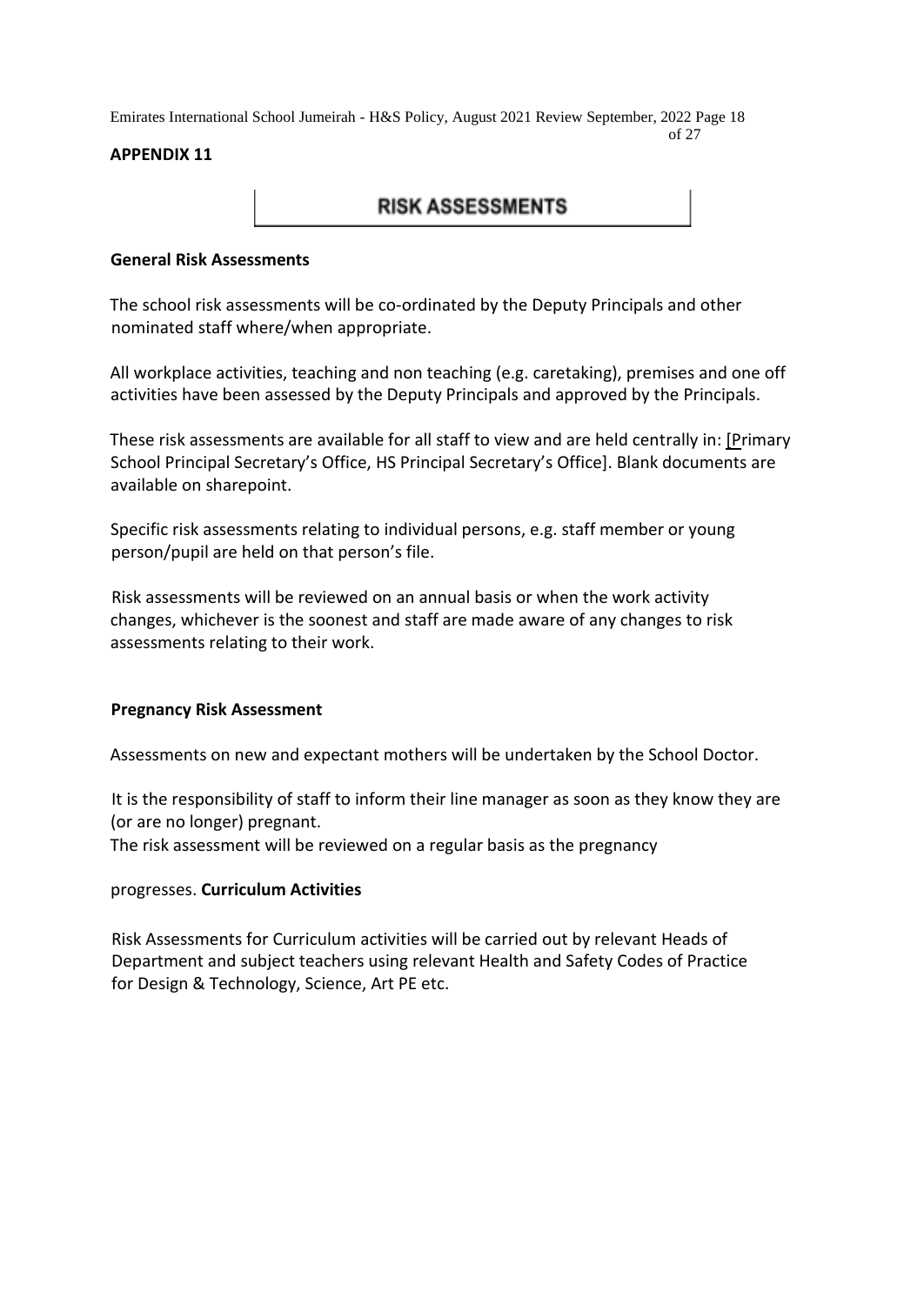### **APPENDIX 12**

Offsite visits will be organised following guidance contained in the Teacher's Handbook.

All Field Trips must be risk assessed by the teacher visiting the location. **APPENDIX 13** 

# **WORK AT HEIGHT**

**OFFSITE VISITS** 

Work at height activities from where a person could fall a distance liable to cause personal injury present a significant risk, all such activities should be avoided where it is reasonably practicable to do so.

Where this is not possible a risk assessment must be conducted and the risk reduced as far as is reasonably practicable.

A copy of this assessment will be provided to employees authorised to work at height.

The establishments nominated persons responsible for working at height are Maintenance Coordinator and Head of Security. The nominated person(s) shall ensure:

- all work at height is properly planned and organised;
- the use of access equipment is restricted to authorised users;

● all those involved in work at height are trained and competent to do so; ● the risks from working at height are assessed and appropriate equipment selected;  $\bullet$  a register of access equipment is maintained and that ladders are checked termly; ● all access equipment is inspected and maintained;

● the risks from fragile surfaces is properly controlled.

#### **APPENDIX 14**

### **VEHICLES**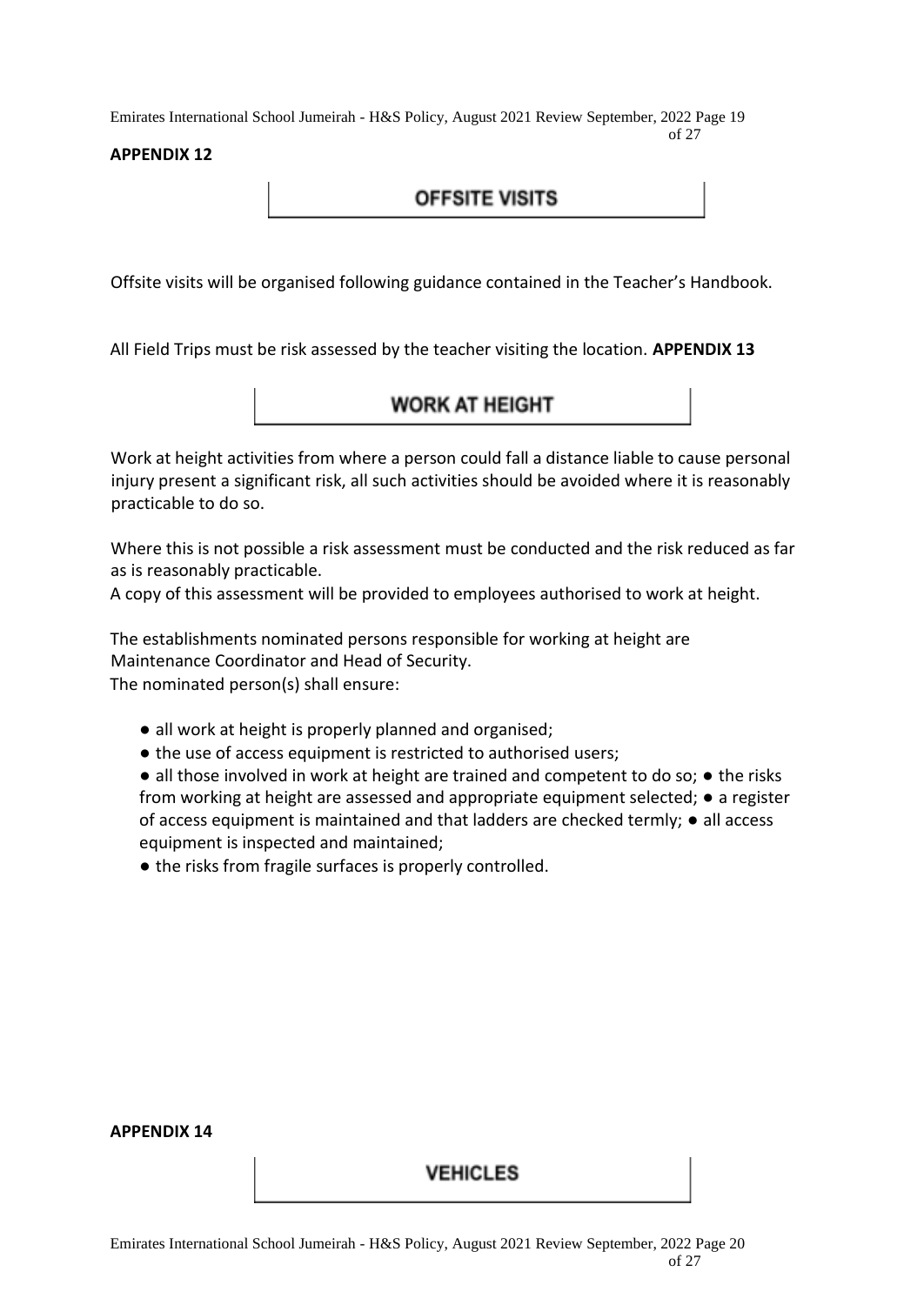Vehicular access to the school is restricted to school staff, visitors and parents / guardians when bringing children to school or collecting them. Gates are kept shut between 07:50-01:00 pm

The front side access from the road shall be kept clear for emergency vehicles.

The vehicle access gate must not normally be used for children's pedestrian access. If an event is being held outside of normal school activities for which this is the sole access, then all due care must be taken to ensure the safety of those passing through this entrance.

### **APPENDIX 15**

# **LETTINGS / SHARED USE OF PREMISES**

Lettings are managed by the HR Department

See HR Department for details of Terms and Conditions

# **APPENDIX 16**

# **CONTRACTORS**

*Detail how contractors are selected who staff should report concerns to etc..* 

All contractors must report to the Main Reception / Security where they will be asked to sign the visitors book and wear an identification badge. Contractors will be issued with guidance on fire procedures, local management arrangements and vehicle movement restrictions.

The Head of Security is responsible for monitoring areas where the contractor's work. The Maintenance Coordinator, IT Manager and Purchasing Department keep records of contractor work in their area.

### **APPENDIX 17**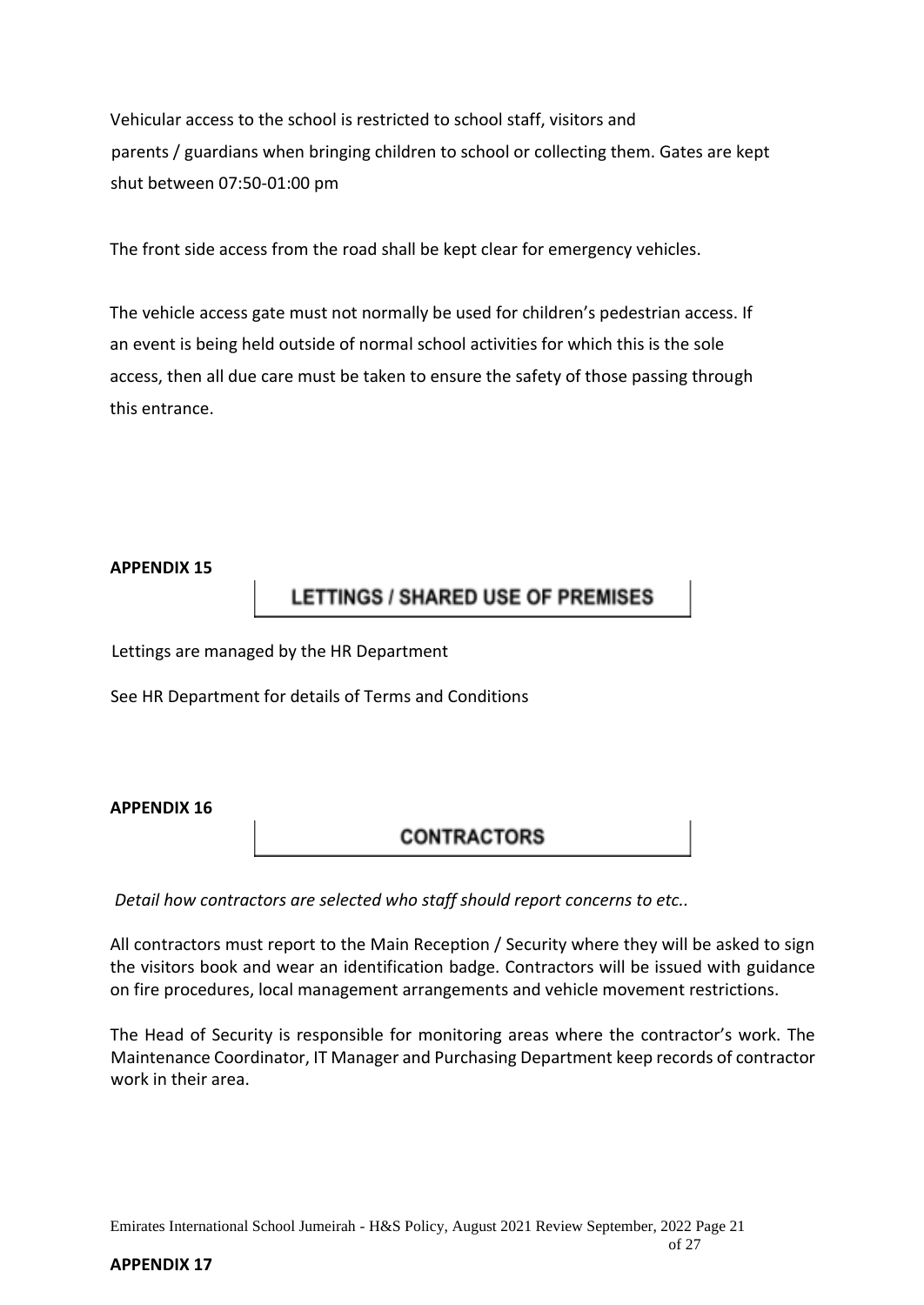The School, Board and HR Department are committed to promoting high levels of health and well being and recognise the importance of identifying and reducing workplace stressors through risk assessment.

School Counsellors and Medical team are available to students and staff where appropriate.

### **APPENDIX 18**

# **LEGIONELLA**

The school complies with advice on the potential risks from legionella as identified in the Education Health and Safety Manual.

The Site Manager will be responsible for identifying and flushing rarely used outlets on a weekly basis and after school holiday periods.

The Site Manager will ensure that any showers or other areas where water droplets are formed are disinfected and descaled on a quarterly basis.

Tests are conducted for legionella in the shower rooms and reports are kept by the Maintenance Coordinator.

### **APPENDIX 19**

# **CHILD PROTECTION PROTOCOL**

# **1. Student privacy and rights**

Emirates International School Jumeirah - H&S Policy, August 2021 Review September, 2022 Page 22 of 27 Student should be treated with respect, consideration, and dignity. The student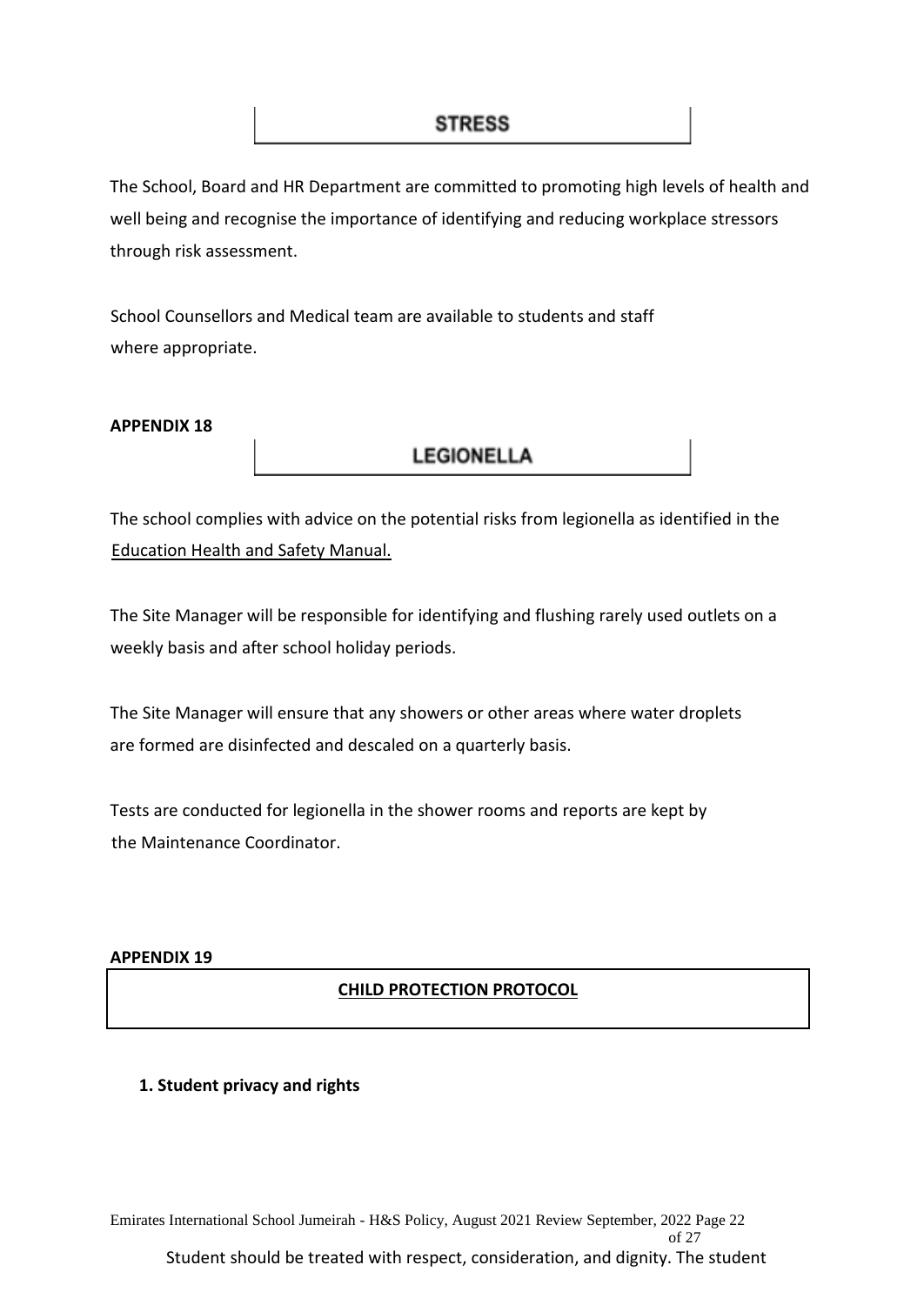has the right to privacy and confidentiality. Student or his/her guardian should be provided with information concerning the evaluation and treatment options.

Student should be given the opportunity to participate in decisions involving their healthcare when such participation is not contraindicated. Student has the right to refuse any treatment or diagnostic procedures if he/she advised of the medical consequences of the refusal.

### **2. Definitions**

#### **Neglect**

The persistent or severe neglect of a child which results in impairment of health or development

### **Physical abuse**

Actual or likely physical injury to a child. or failure to prevent physical injury or suffering

#### **Sexual abuse**

Actual or likely exploitation of a child by involvement in sexual activities without informed consent or understanding, or that violate social taboos or family roles.

### **Emotional**

Actual or likely severe adverse effects on the emotional and behavioral development of a child by persistent or severe emotional ill-treatment, inappropriacy, or rejection

#### **Potential abuse**

Situations where children may not have been abused but where social and medical assessments indicate a high degree of risk that they might be abused in the future, including situations where another child in the household has been abused, or where there is a known abuser

### **3. Responding to possible abuse**

A guide for considering information giving rise to doubts about a child's safety or welfare

### ● Decision Making

**You must** record the grounds for your concern, either in the patient's records or in another appropriate way.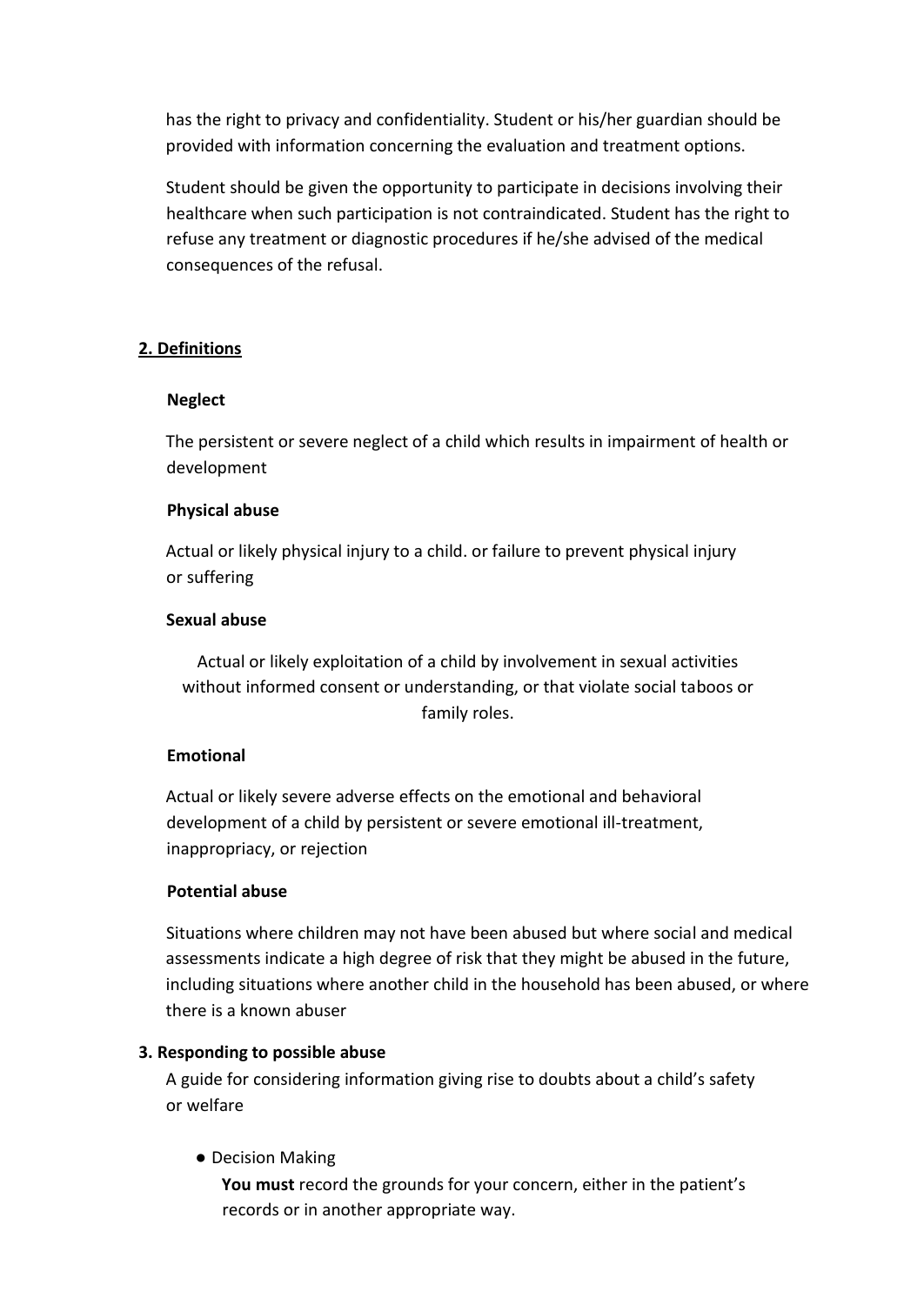of 27 **You should** raise questions with the family and be open about your concerns, unless to do so would put the child at risk of harm.

**You may** wish to organize further contact by other members of your practice team or by suggesting a further appointment.

**You may** wish to consult with colleagues. This may give you fuller information and help you decide on your best course of action. **You may** wish to discuss your concerns with the Social Services team on a what if …' basis.

**You may** wish to discuss your concerns with the designated nurse or doctor for child protection.

# **● Taking Action:**

**You may** decide, after consultation or independently, to make contact with Social Services. This could mean contacting them for a discussion or making a direct referral.

**You should** have a clear in your mind

What information, allegation or observation leads me to be concerned at this moment?

What other information or observations might support this concern, drawing upon previous experience with the child or their family? Is the situation urgent?

What are your expectations of making referral?

# **4. Roles and responsibilities**

# **● Class teachers**

Class teachers will, in most cases, be the first person that a concern is raised by. They will collate detailed/ accurate written records of concern and liaise with the designated child protection staff

# **● The School Nurse**

Their role is to ensure that relevant information obtained in the course of their duties is communicated to the Designated Teacher. Types of injuries attendance and frequency are recorded.

# **5. Responsibilities of the whole School Staff**

● All School staff has responsibility to identify and report suspected abuse and to ensure the safety and well being of the pupils in their school. In doing so they should seek advice and support as necessary fro the Principal/Designated Teacher.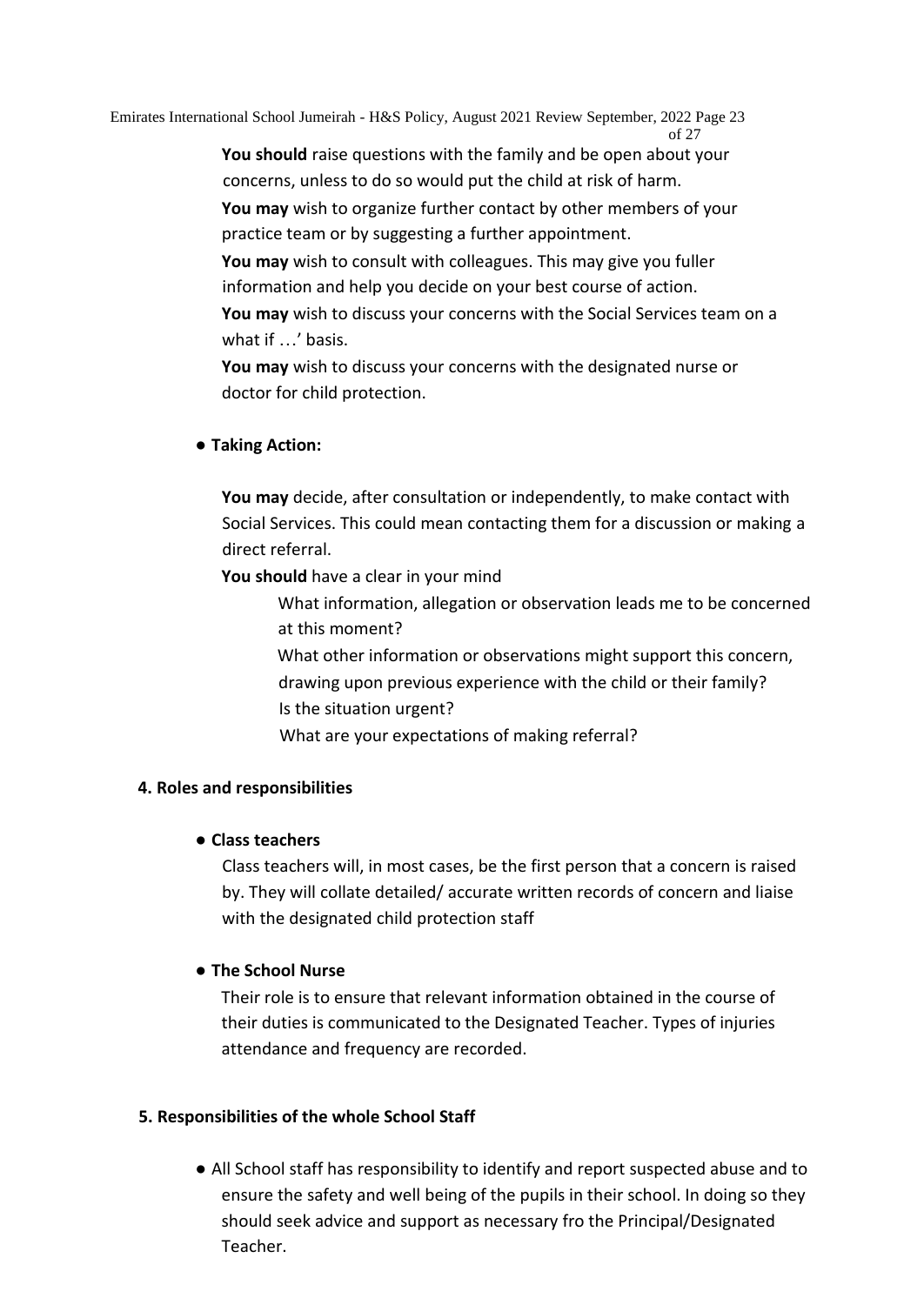```
of 27
```
- Staff is expected to provide a safe and caring environment in which children can develop the confidence to voice ideas, feelings and opinions. Children should be treated with respect within a framework of agreed and understood behavior.
- All school staff is expected to:
	- Be aware of signs and symptoms of abuse.
	- Report concerns to the Designated Teachers as appropriate.
	- Keep clear, dated, factual and confidential records of a child protection concerns.

# **6. School Procedures**

- Any member of staff concerned about a child must inform a Designated Teacher immediately
- The member of staff must record information regarding the concerns on the same day. The recording must be a clear, precise, factual account of the observations.
- The designated teacher will consult the Principal who will decide whether the concerns should be referred to the Child Protection Officer. If it is decided to make a referral to the Child Protection Officer, this will be done, if necessary without prior discussion with the parents.
- If a referral is made to the Child Protection Officer, the Designated Teacher will ensure that a written report of the concern is sent to them within 48 hours. ● Particular attention will be paid to the attendance and development of any child who has been identified as at risk.
- If a pupil who has been identified as at risk changes school, the Principal will inform the Child Protection Officer and consider the transfer of appropriate records to the receiving school.

# **7. When to be concerned**

Staff should be concerned if a pupil:

- Has any injury which is not typical of the bumps and scrapes normally associated with children's activities?
- Regularly has e=unexplained injuries.
- Frequently have injuries, even when apparently reasonable explanations are given.
- Offers confused or conflicting explanations about on how injuries were sustained.
- Exhibits significant changes in behavior, performance or attitude.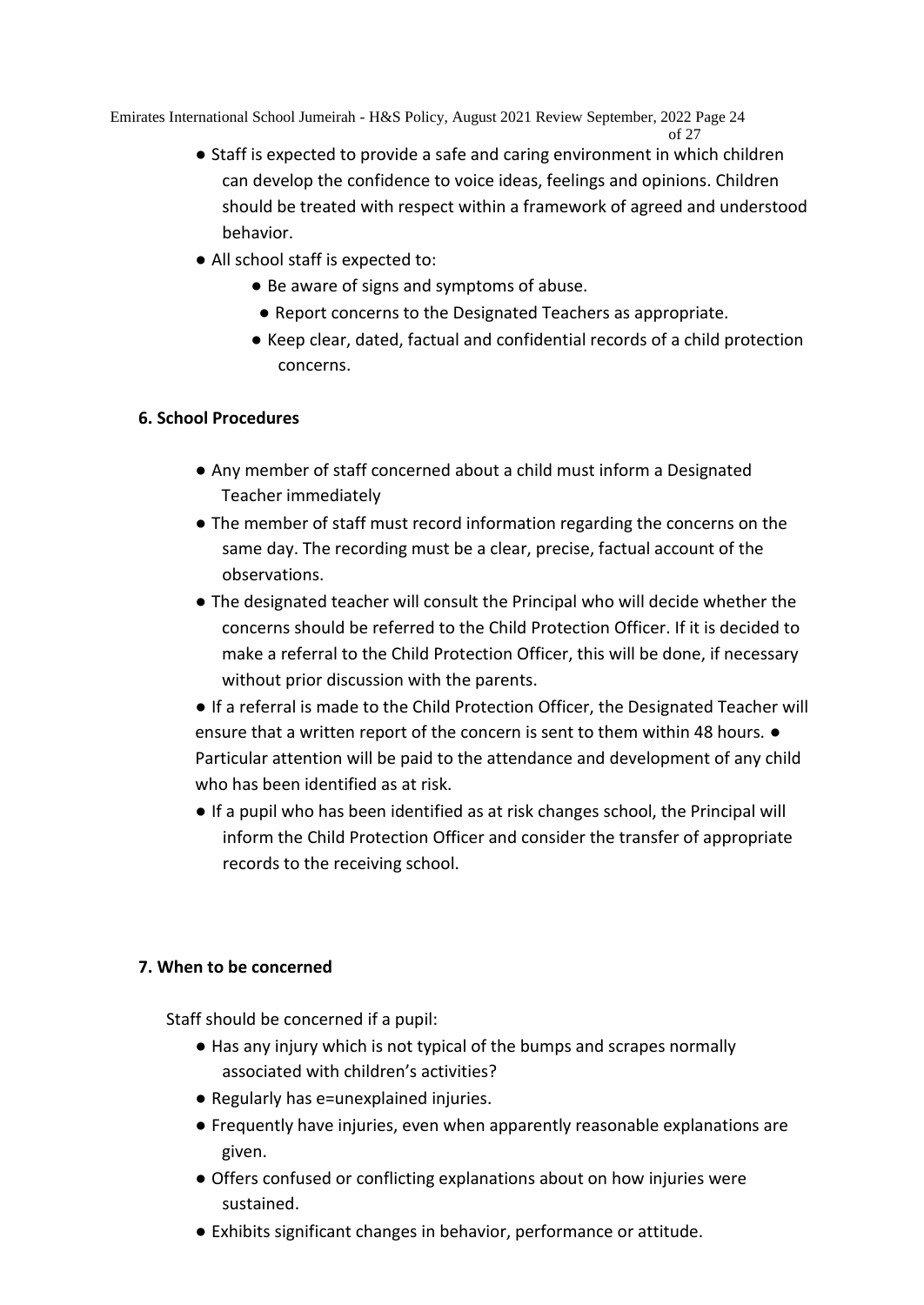```
of 27
```
- Indulges in sexual behavior which is unusually explicit and/or inappropriate to his or her age.
- Discloses an experience in which he or she my have been significantly harmed.

# **8. Dealing with a disclosure**

If a pupil discloses that he or she has been abused in some way, the member of staff should:

- Listen to what is being said without displaying shock or disbelief;
- Accept what is being said;
- Allow the child to talk freely;
- Reassure the child, but not make promise which it might not be possible to keep;
- Not promise confidentially, as it might be necessary to refer the case to the Child Protection Officer
- Reassure the pupil that what has happened is not their fault;
- Stress that it was the right thing to tell;
- Listen, rather that ask direct questions;
- Ask open questions rather that leading questions;
- Not criticize the perpetrator;
- Explain what has to be done next and who has to be told.

# See Also Child Protection Policy

# **APPENDIX 20**

# **COVID PROTOCOL**

# **1. COVID Incident Procedure**

- Take immediate action.
- Seat the individual 2 meters away from others.
- Phone COVID-19 Health and Safety Officer (Tyler 056 496 4476).
- Keep individual away from others until a member of SLT arrives to remove the student and brings them to the isolation room.
- SLT member will bring child to the Isolation Room and contact the parents The SLT member will stay there with the student until the parent comes to pick them up
- The student will have to have a PCR test with a negative result with no symptoms in order to return to school

# **2. COVID Measures**

**●** Students will sit at individual desk and chairs